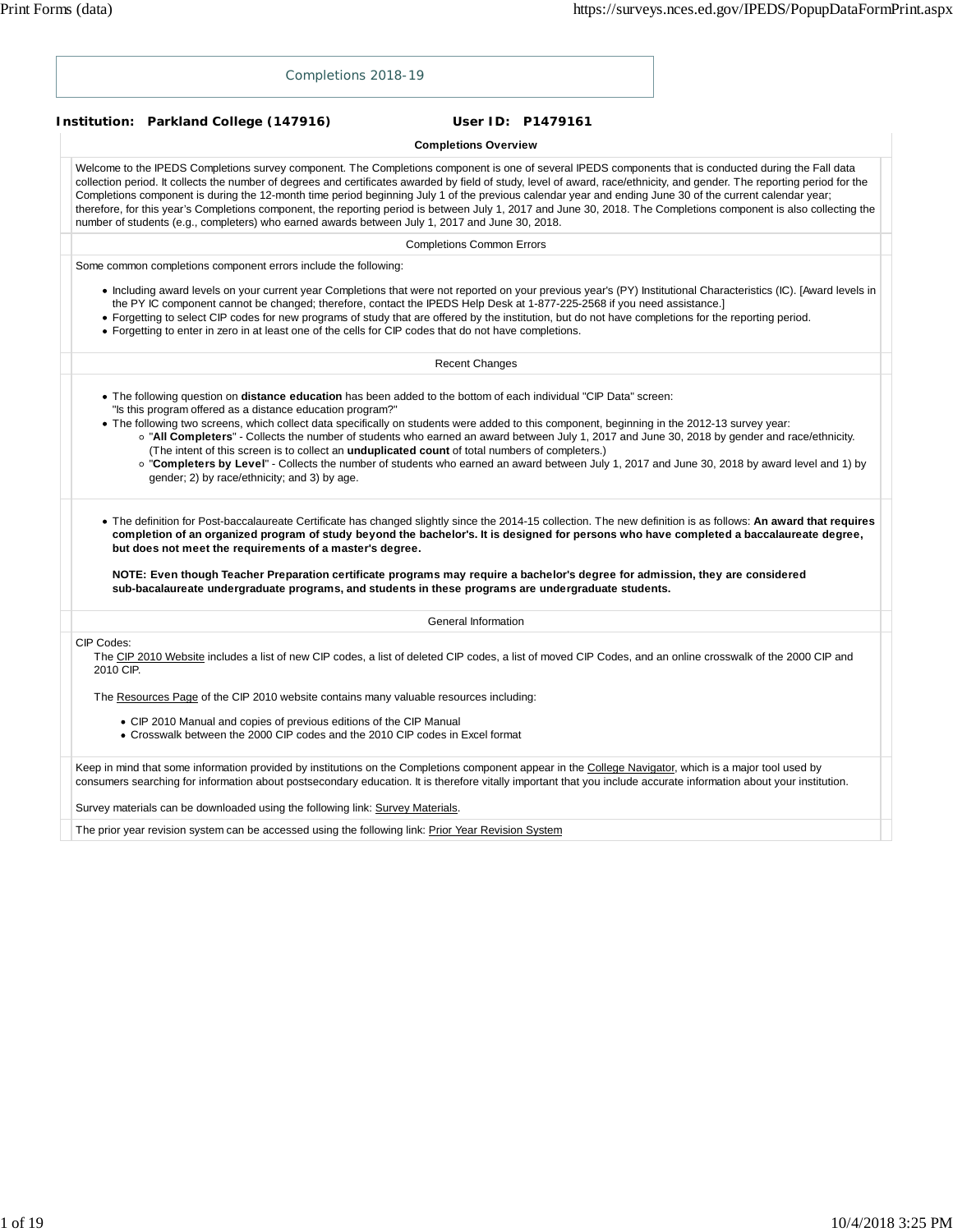# **Completions CIP Data**

| CIPCODE                                                    | Award<br>Level                  | Major        | Gender         | Non<br>Resident<br>Alien   | Hispanic<br>/ Latino       | American<br>Indian or<br>Alaska<br>Native | Asian       | Black or<br>African<br>American | Native<br>Hawaiian<br>or Other<br>Pacific<br>Islander | White                   | Two or<br>more<br>Races | Race/<br>ethnicity<br>unknown | Total                      | distance<br>education<br>program |
|------------------------------------------------------------|---------------------------------|--------------|----------------|----------------------------|----------------------------|-------------------------------------------|-------------|---------------------------------|-------------------------------------------------------|-------------------------|-------------------------|-------------------------------|----------------------------|----------------------------------|
| 01.0101                                                    | 2 - Awards of<br>at least 1 but |              | Men            | $\mathbf 0$                | 0                          | 0                                         | 0           | $\mathbf 0$                     | 0                                                     | 3                       | 0                       | 0                             | 3                          |                                  |
| Agricultural Business and<br>Management, General           | less than 2<br>academic         | 1            | Women          | $\mathbf 0$                | 0                          | 0                                         | 0           | 0                               | 0                                                     | 1                       | 0                       | $\mathbf 0$                   | 1                          |                                  |
|                                                            | years                           |              | Total          | 0                          | $\mathbf 0$                | 0                                         | $\mathbf 0$ | 0                               | 0                                                     | 4                       | 0                       | $\mathbf 0$                   | 4                          | No                               |
| 01.0101                                                    | 3 - Associate's<br>degree       |              | Men            | 0<br>$\mathbf 0$           | 0<br>$\mathbf 0$           | 0<br>0                                    | 0<br>0      | 0<br>$\mathbf 0$                | 0<br>0                                                | 6<br>1                  | 0<br>0                  | 0<br>$\mathbf 0$              | 6<br>$\mathbf{1}$          |                                  |
| Agricultural Business and<br>Management, General           |                                 | 1            | Women<br>Total | $\mathbf 0$                | 0                          | 0                                         | 0           | $\mathbf 0$                     | $\mathbf 0$                                           | 7                       | 0                       | $\mathbf 0$                   | 7                          | No                               |
| 01.0102                                                    | 3 - Associate's                 |              | Men            | 0                          | $\mathbf 0$                | 0                                         | 0           | 0                               | 0                                                     | 0                       | 0                       | $\mathbf 0$                   | $\mathbf 0$                |                                  |
| Agribusiness/Agricultural<br><b>Business Operations</b>    | degree                          | 1            | Women<br>Total | 0<br>$\mathbf 0$           | $\mathbf 0$<br>$\mathbf 0$ | 0<br>0                                    | 0<br>0      | $\mathbf 0$<br>$\mathbf 0$      | 0<br>0                                                | 2<br>2                  | 0<br>0                  | $\mathbf 0$<br>$\mathbf 0$    | 2<br>$\overline{2}$        | No                               |
| 01.0106                                                    | 3 - Associate's                 |              | Men            | $\mathbf 0$                | $\mathbf 0$                | 0                                         | 0           | 0                               | 0                                                     | 1                       | 0                       | $\mathbf 0$                   | $\mathbf{1}$               |                                  |
| Agricultural Business Technology                           | degree                          | 1            | Women          | 0                          | 0                          | 0                                         | 0           | 0                               | 0                                                     | 1                       | 0                       | $\mathbf{1}$                  | 2                          |                                  |
| 01.0204                                                    | 1 - Awards of                   |              | Total<br>Men   | 0<br>0                     | $\mathbf 0$<br>$\mathbf 0$ | 0<br>0                                    | 0<br>0      | $\mathbf 0$<br>$\mathbf 0$      | 0<br>0                                                | 2<br>1                  | 0<br>0                  | $\mathbf{1}$<br>$\mathbf 0$   | 3<br>1                     | No                               |
| <b>Agricultural Power Machinery</b>                        | less than 1                     | 1            | Women          | 0                          | 0                          | 0                                         | 0           | 0                               | 0                                                     | 0                       | 1                       | $\mathbf 0$                   | $\mathbf{1}$               |                                  |
| Operation                                                  | academic year                   |              | Total          | $\mathbf 0$                | $\mathbf 0$                | 0                                         | 0           | $\mathbf 0$                     | 0                                                     | 1                       | 1                       | $\mathbf 0$                   | 2                          | No                               |
| 01.0204                                                    | 3 - Associate's<br>degree       |              | Men            | $\mathbf 0$<br>0           | $\mathbf 0$<br>$\mathbf 0$ | 0<br>0                                    | 0<br>0      | 0<br>$\mathbf 0$                | 0<br>0                                                | 5                       | 0                       | $\overline{2}$                | 7                          |                                  |
| <b>Agricultural Power Machinery</b><br>Operation           |                                 | 1            | Women<br>Total | $\mathbf 0$                | 0                          | 0                                         | 0           | 0                               | 0                                                     | 1<br>6                  | 0<br>0                  | 0<br>$\sqrt{2}$               | 1<br>8                     | No                               |
| 01.0307                                                    | 2 - Awards of                   |              | Men            | $\mathbf 0$                | $\mathbf 0$                | 0                                         | 0           | $\mathbf 0$                     | 0                                                     | 0                       | 0                       | $\mathbf 0$                   | $\mathbf 0$                |                                  |
| Horse Husbandry/Equine                                     | at least 1 but<br>less than 2   | 1            | Women          | 0                          | 0                          | 0                                         | 0           | 0                               | 0                                                     | 0                       | 0                       | 0                             | 0                          |                                  |
| Science and Management                                     | academic                        |              |                |                            |                            | 0                                         | 0           |                                 |                                                       |                         |                         | $\mathbf 0$                   |                            |                                  |
|                                                            | years<br>3 - Associate's        |              | Total<br>Men   | $\mathbf 0$<br>$\mathbf 0$ | 0<br>0                     | 0                                         | 0           | 0<br>0                          | 0<br>0                                                | 0<br>0                  | 0<br>0                  | $\mathbf 0$                   | $\mathbf 0$<br>$\mathbf 0$ | No                               |
| 01.0307<br>Horse Husbandry/Equine                          | degree                          | 1            | Women          | $\mathbf 0$                | $\mathbf 0$                | 0                                         | 0           | $\mathbf 0$                     | 0                                                     | 0                       | 0                       | $\mathbf 0$                   | $\mathbf 0$                |                                  |
| Science and Management                                     |                                 |              | Total          | 0                          | $\mathbf 0$                | 0                                         | 0           | $\mathbf 0$                     | 0                                                     | 0                       | 0                       | $\mathbf 0$                   | $\mathbf 0$                | No                               |
| 01.0605                                                    | 1 - Awards of                   |              | Men            | 0                          | $\mathbf 0$                | 0                                         | 0           | $\mathbf 0$                     | 0                                                     | 3                       | 0                       | $\mathbf 0$                   | 3                          |                                  |
| Landscaping and<br>Groundskeeping                          | less than 1<br>academic year    | 1            | Women          | 0                          | $\mathbf 0$                | 0                                         | 0           | 0                               | 0                                                     | 3                       | 0                       | $\mathbf{1}$                  | 4                          |                                  |
|                                                            | 3 - Associate's                 |              | Total<br>Men   | $\mathbf 0$<br>$\mathbf 0$ | $\mathbf 0$<br>$\mathbf 0$ | 0<br>0                                    | 0<br>0      | $\mathbf 0$<br>0                | 0<br>0                                                | 6<br>2                  | 0<br>0                  | $\mathbf{1}$<br>$\mathbf 0$   | 7<br>$\overline{2}$        | No                               |
| 01.0605<br>Landscaping and                                 | degree                          | 1            | Women          | 0                          | 0                          | 0                                         | 0           | 1                               | $\mathbf 0$                                           | 3                       | 0                       | $\mathbf{1}$                  | 5                          |                                  |
| Groundskeeping                                             |                                 |              | Total          | $\mathbf 0$                | $\mathbf 0$                | 0                                         | 0           | $\mathbf{1}$                    | 0                                                     | 5                       | 0                       | $\mathbf{1}$                  | 7                          | No                               |
| 01.0608                                                    | 1 - Awards of<br>less than 1    |              | Men            | 0                          | $\mathbf 0$                | 0                                         | 0           | 0                               | 0                                                     | 0                       | 0                       | $\mathbf 0$                   | $\mathbf 0$                |                                  |
| <b>Floriculture/Floristry Operations</b><br>and Management | academic year                   | 1            | Women<br>Total | $\mathbf 0$<br>$\mathbf 0$ | $\mathbf 0$<br>$\mathbf 0$ | 0<br>0                                    | 0<br>0      | $\mathbf 0$<br>0                | 0<br>0                                                | 1<br>1                  | 0<br>0                  | $\mathbf 0$<br>$\mathbf 0$    | $\mathbf{1}$<br>1          | No                               |
| 09.0701                                                    | 3 - Associate's                 |              | Men            | $\mathbf 0$                | 0                          | 0                                         | 0           | $\mathbf{1}$                    | 0                                                     | 0                       | 0                       | $\mathbf{1}$                  | 2                          |                                  |
| Radio and Television                                       | degree                          | 1            | Women          | $\mathbf 0$                | 1                          | 0                                         | 0           | $\mathbf 0$                     | $\mathbf 0$                                           | 0                       | 0                       | $\mathbf 0$                   | $\mathbf{1}$               |                                  |
| 09.0702                                                    | 1 - Awards of                   |              | Total<br>Men   | 0<br>0                     | 1<br>0                     | 0<br>0                                    | 0<br>0      | $\mathbf{1}$<br>0               | 0<br>$\mathbf 0$                                      | 0<br>3                  | 0<br>0                  | $\mathbf{1}$<br>$\mathbf 0$   | 3<br>3                     | No                               |
| Digital Communication and                                  | less than 1                     | 1            | Women          | $\Omega$                   | $\overline{1}$             | $\Omega$                                  | $\Omega$    | $\Omega$                        | $\Omega$                                              | $\Omega$                | $\Omega$                | $\Omega$                      | 1                          |                                  |
| Media/Multimedia                                           | academic year                   |              | Total          | $\mathbf 0$                | 1                          | 0                                         | 0           | 0                               | 0                                                     | 3                       | 0                       | $\pmb{0}$                     | 4                          | No                               |
| 09.0702                                                    | 3 - Associate's<br>degree       |              | Men            | $\mathbf 0$<br>$\mathbf 0$ | 1<br>1                     | 0<br>0                                    | 0<br>0      | 0                               | 0<br>0                                                | 6                       | 0<br>0                  | $\mathbf 0$<br>$\mathbf 0$    | 7<br>4                     |                                  |
| Digital Communication and<br>Media/Multimedia              |                                 | $\mathbf{1}$ | Women<br>Total | $\mathbf 0$                | $\overline{\mathbf{c}}$    | 0                                         | 0           | $\mathbf{1}$<br>1               | 0                                                     | 2<br>8                  | 0                       | $\mathbf 0$                   | 11                         | No                               |
| 10.0201                                                    | 3 - Associate's                 |              | Men            | $\mathbf 0$                | 0                          | 0                                         | 0           | 0                               | 0                                                     | 1                       | 0                       | $\mathbf 0$                   | 1                          |                                  |
| Photographic and Film/Video                                | degree                          | 1            | Women          | $\mathbf 0$                | $\mathbf 0$                | 0                                         | 0           | 0                               | 0                                                     | 2                       | 0                       | 0                             | 2                          |                                  |
| Technology/Technician and<br>Assistant                     |                                 |              | Total          | $\mathbf 0$                | $\mathbf 0$                | 0                                         | $\mathbf 0$ | 0                               | $\mathbf 0$                                           | 3                       | $\mathbf 0$             | $\mathbf 0$                   | 3                          | No                               |
| 10.0303                                                    | 1 - Awards of                   |              | Men            | $\mathbf 0$                | 0                          | 0                                         | 0           | 0                               | 0                                                     | 0                       | 0                       | $\mathbf 0$                   | $\mathbf 0$                |                                  |
| Prepress/Desktop Publishing and                            | less than 1<br>academic year    | 1            | Women          | $\mathbf 0$                | $\mathbf 0$                | $\mathbf 0$                               | 0           | 0                               | 0                                                     | 0                       | 0                       | $\mathbf 0$                   | 0                          |                                  |
| Digital Imaging Design                                     | 1 - Awards of                   |              | Total<br>Men   | $\mathbf 0$<br>$\pmb{0}$   | $\mathbf 0$<br>$\pmb{0}$   | 0<br>0                                    | 0<br>0      | $\mathbf 0$<br>$\pmb{0}$        | 0<br>0                                                | 0<br>0                  | 0<br>0                  | $\mathbf 0$<br>$\mathbf 0$    | $\mathbf 0$<br>$\pmb{0}$   | No                               |
| 10.0305<br><b>Graphic and Printing Equipment</b>           | less than 1                     | 1            | Women          | $\mathbf 0$                | 0                          | 0                                         | 0           | $\mathbf 0$                     | 0                                                     | 0                       | 0                       | $\mathbf 0$                   | $\mathbf 0$                |                                  |
| Operator, General Production                               | academic year                   |              | Total          | $\pmb{0}$                  | 0                          | 0                                         | 0           | 0                               | $\mathbf 0$                                           | 0                       | 0                       | $\mathbf 0$                   | $\mathbf 0$                | No                               |
| 11.0201                                                    | 1 - Awards of                   |              | Men            | $\overline{2}$             | 3                          | 0                                         | 0           | 4                               | 0                                                     | 21                      | $\overline{2}$          | $\mathbf{1}$                  | 33                         |                                  |
| Computer<br>Programming/Programmer,                        | less than 1<br>academic year    | 1            | Women          | $\overline{\mathbf{c}}$    | 1                          | 0                                         | 0           | 0                               | 0                                                     | 1                       | 0                       | $\mathbf{1}$                  | 5                          |                                  |
| General                                                    |                                 |              | Total          | 4                          | 4                          | 0                                         | 0           | 4                               | 0                                                     | 22                      | $\overline{2}$          | $\overline{2}$                | 38                         | No                               |
| 11.0202                                                    | 1 - Awards of                   |              | Men            | $\mathbf 0$                | 0                          | 0                                         | 0           | $\mathbf 0$                     | 0                                                     | $\overline{\mathbf{c}}$ | 0                       | $\mathbf 0$                   | $\overline{\mathbf{c}}$    |                                  |
| Computer Programming, Specific                             | less than 1<br>academic year    | $\mathbf{1}$ | Women          | $\mathbf 0$                | 0                          | 0                                         | 0           | $\mathbf 0$                     | $\mathbf 0$                                           | 0                       | 0                       | $\mathbf 0$                   | 0                          |                                  |
| Applications                                               | 3 - Associate's                 |              | Total<br>Men   | $\mathbf 0$<br>$\pmb{0}$   | 0<br>0                     | 0<br>1                                    | 0<br>0      | $\mathbf 0$<br>0                | 0<br>0                                                | 2<br>5                  | 0<br>0                  | $\mathbf 0$<br>$\pmb{0}$      | 2<br>6                     | No                               |
| 11.0202                                                    | degree                          | 1            | Women          | 1                          | 0                          | 0                                         | 0           | 0                               | $\mathbf 0$                                           | 0                       | 0                       | $\mathbf{1}$                  | 2                          |                                  |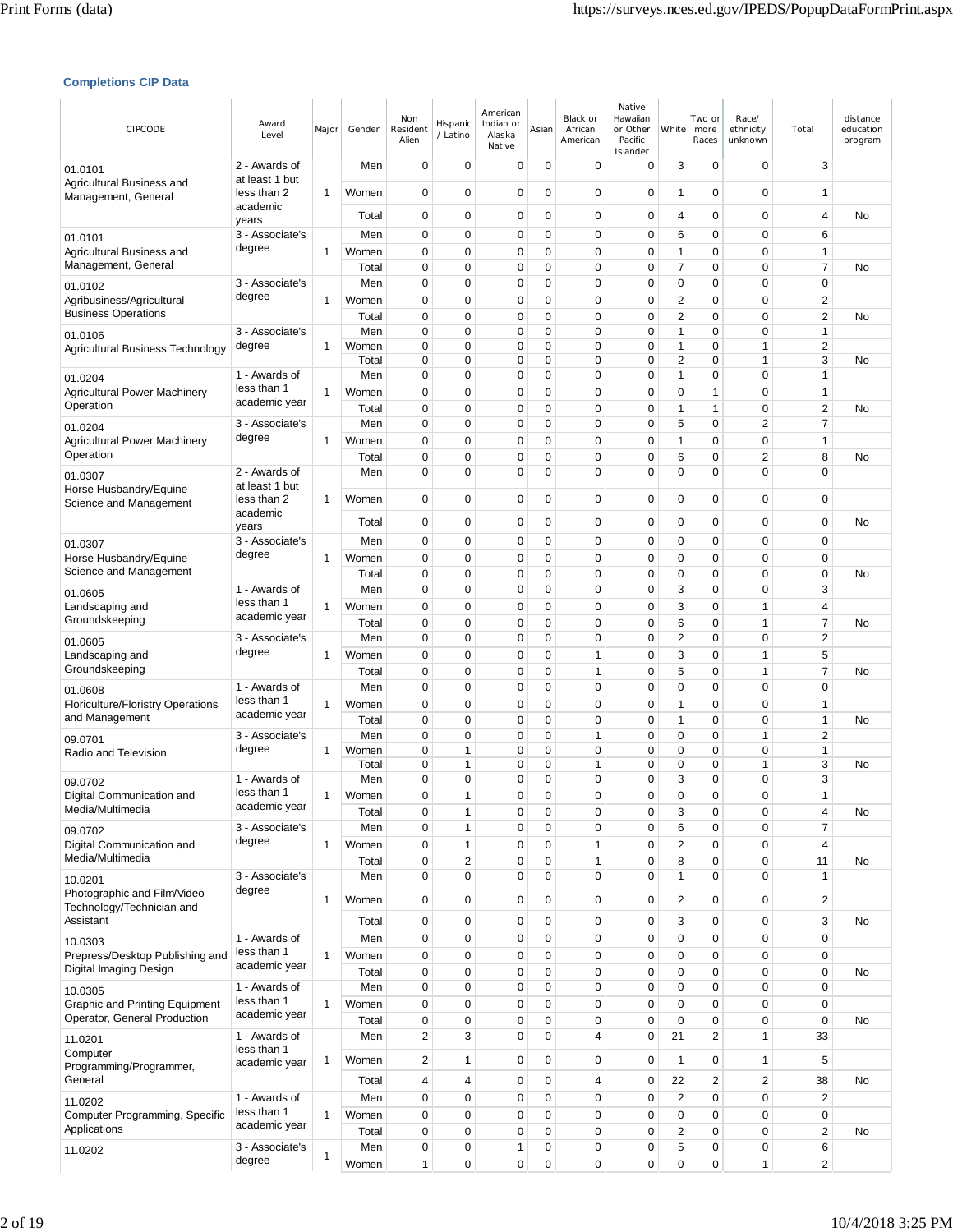| CIPCODE                                                    | Award<br>Level                  | Major | Gender         | Non<br>Resident<br>Alien      | Hispanic<br>/ Latino        | American<br>Indian or<br>Alaska<br>Native | Asian                        | Black or<br>African<br>American | Native<br>Hawaiian or<br>Other<br>Pacific<br>Islander | White                      | Two or<br>more<br>Races | Race/<br>ethnicity<br>unknown | Total                       | distance<br>education<br>program |
|------------------------------------------------------------|---------------------------------|-------|----------------|-------------------------------|-----------------------------|-------------------------------------------|------------------------------|---------------------------------|-------------------------------------------------------|----------------------------|-------------------------|-------------------------------|-----------------------------|----------------------------------|
| Computer Programming, Specific<br>Applications             |                                 |       | Total          | 1                             | 0                           | 1                                         | 0                            | $\mathbf 0$                     | 0                                                     | 5                          | 0                       | 1                             | 8                           | No                               |
| 11.0601                                                    | 3 - Associate's                 |       | Men            | 0                             | 0                           | $\mathbf 0$                               | 0                            | $\mathbf 0$                     | $\mathbf 0$                                           | $\mathbf 0$                | 0                       | $\mathbf 0$                   | $\mathbf 0$                 |                                  |
| Data Entry/Microcomputer<br>Applications, General          | degree                          | 1     | Women<br>Total | 0<br>0                        | $\mathbf 0$<br>$\pmb{0}$    | 0<br>0                                    | 0<br>0                       | 0<br>0                          | 0<br>0                                                | $\mathbf 0$<br>$\mathbf 0$ | 0<br>0                  | 0<br>0                        | $\mathbf 0$<br>$\mathbf 0$  | No                               |
| 11.0801                                                    | 1 - Awards of                   |       | Men            | 0                             | $\mathbf 0$                 | $\mathbf 0$                               | 0                            | 0                               | 0                                                     | 5                          | 0                       | 0                             | 5                           |                                  |
| Web Page, Digital/Multimedia<br>and Information Resources  | less than 1<br>academic year    | 1     | Women          | 0                             | 0                           | $\mathbf 0$                               | 0                            | 0                               | 0                                                     | $\mathbf 0$                | 0                       | $\mathbf 0$                   | 0                           |                                  |
| Design                                                     |                                 |       | Total          | 0                             | $\mathbf 0$                 | 0                                         | 0                            | 0                               | 0                                                     | 5                          | 0                       | $\mathbf 0$                   | 5                           | <b>No</b>                        |
| 11.0802                                                    | 1 - Awards of                   |       | Men            | 0                             | 1                           | 0                                         | 0                            | 0                               | 0                                                     | $\mathbf 0$                | 0                       | 0                             | $\mathbf{1}$                |                                  |
| Data Modeling/Warehousing and<br>Database Administration   | less than 1<br>academic year    | 1     | Women<br>Total | 0<br>0                        | $\mathbf 0$<br>1            | $\mathbf 0$<br>0                          | 0<br>0                       | 0<br>$\mathbf 0$                | 0<br>0                                                | $\mathbf 0$<br>$\mathbf 0$ | 0<br>0                  | 0<br>0                        | 0<br>$\mathbf{1}$           | No                               |
| 11.0803                                                    | 1 - Awards of                   |       | Men            | $\mathbf 0$                   | 1                           | 0                                         | 0                            | 0                               | 0                                                     | $\overline{4}$             | 0                       | 1                             | 6                           |                                  |
| <b>Computer Graphics</b>                                   | less than 1                     | 1     | Women          | $\overline{0}$                | 1                           | 0                                         | $\overline{0}$               | 0                               | 0                                                     | 3                          | 0                       | 0                             | 4                           |                                  |
| 11.0901                                                    | academic year<br>1 - Awards of  |       | Total<br>Men   | 0<br>0                        | 2<br>1                      | 0<br>0                                    | 0<br>0                       | 0<br>3                          | 0<br>0                                                | $\overline{7}$<br>11       | 0<br>1                  | 1<br>4                        | 10<br>20                    | No                               |
| <b>Computer Systems Networking</b>                         | less than 1                     | 1     | Women          | 0                             | 0                           | 0                                         | 0                            | 0                               | $\mathbf 0$                                           | $\mathbf 0$                | 0                       | $\mathbf 0$                   | $\mathbf 0$                 |                                  |
| and Telecommunications                                     | academic year                   |       | Total          | 0                             | 1                           | 0                                         | $\mathbf 0$                  | 3                               | 0                                                     | 11                         | 1                       | 4                             | 20                          | No                               |
| 11.0901<br><b>Computer Systems Networking</b>              | 2 - Awards of<br>at least 1 but |       | Men            | 0                             | 0                           | 0                                         | 0                            | 0                               | 0                                                     | $\mathbf 0$                | 0                       | 0                             | 0                           |                                  |
| and Telecommunications                                     | less than 2<br>academic         | 1     | Women          | 0                             | $\mathbf 0$                 | 0                                         | 0                            | 0                               | 0                                                     | 0                          | 0                       | 0                             | $\mathbf 0$                 |                                  |
|                                                            | years                           |       | Total          | 0                             | $\mathbf 0$                 | $\mathbf 0$                               | 0                            | 0                               | 0                                                     | $\mathbf 0$                | 0                       | $\mathbf 0$                   | $\mathbf 0$                 | <b>No</b>                        |
| 11.1001                                                    | 1 - Awards of                   |       | Men            | 0                             | 6                           | $\mathbf 0$                               | 2                            | 5                               | 0                                                     | 25                         | 5                       | 9                             | 52                          |                                  |
| Network and System<br>Administration/Administrator         | less than 1<br>academic year    | 1     | Women<br>Total | $\mathbf 0$<br>0              | 0<br>6                      | 0<br>0                                    | 0<br>$\overline{\mathbf{c}}$ | 0<br>5                          | $\mathbf 0$<br>0                                      | $\mathbf{1}$<br>26         | 0<br>5                  | $\overline{2}$<br>11          | 3<br>55                     | No                               |
| 11.1001                                                    | 3 - Associate's                 |       | Men            | 0                             | 0                           | 0                                         | $\mathbf{1}$                 | 1                               | $\mathbf 0$                                           | 8                          | $\mathbf{1}$            | $\overline{2}$                | 13                          |                                  |
| Network and System                                         | degree                          | 1     | Women          | $\overline{0}$                | $\mathbf 0$                 | $\mathbf 0$                               | 0                            | 0                               | 0                                                     | 1                          | 0                       | 1                             | $\overline{2}$              |                                  |
| Administration/Administrator                               |                                 |       | Total          | 0                             | 0                           | 0                                         | $\mathbf{1}$                 | 1                               | 0                                                     | 9                          | $\mathbf{1}$            | 3                             | 15                          | No                               |
| 11.1004<br>Web/Multimedia Management                       | 1 - Awards of<br>less than 1    | 1     | Men<br>Women   | 0<br>0                        | 0<br>$\mathbf 0$            | $\mathbf 0$<br>$\mathbf 0$                | 0<br>0                       | 0<br>0                          | 0<br>0                                                | $\pmb{0}$<br>$\mathbf 0$   | 0<br>0                  | 0<br>$\mathbf 0$              | $\mathbf 0$<br>$\mathbf 0$  |                                  |
| and Webmaster                                              | academic year                   |       | Total          | $\mathbf 0$                   | $\mathbf 0$                 | $\mathbf 0$                               | 0                            | 0                               | 0                                                     | $\mathbf 0$                | 0                       | 0                             | $\mathbf 0$                 | <b>No</b>                        |
| 12.0505                                                    | 1 - Awards of                   |       | Men            | 1                             | 1                           | 0                                         | 0                            | 4                               | 0                                                     | 2                          | 0                       | $\mathbf 0$                   | 8                           |                                  |
| Food Preparation/Professional<br>Cooking/Kitchen Assistant | less than 1<br>academic year    | 1     | Women          | $\mathbf{1}$                  | $\mathbf 0$                 | $\mathbf 0$                               | 1                            | 3                               | 0                                                     | $\overline{4}$             | $\mathbf{1}$            | 0                             | 10                          |                                  |
| 13.1206                                                    | 3 - Associate's                 |       | Total<br>Men   | $\overline{c}$<br>$\mathbf 0$ | $\mathbf{1}$<br>$\mathbf 0$ | 0<br>0                                    | $\mathbf{1}$<br>0            | 7<br>0                          | 0<br>0                                                | 6<br>$\pmb{0}$             | $\mathbf{1}$<br>0       | 0<br>0                        | 18<br>$\mathbf 0$           | No                               |
| <b>Teacher Education, Multiple</b>                         | degree                          | 1     | Women          | 0                             | 1                           | 0                                         | 0                            | 0                               | $\mathbf 0$                                           | 1                          | 0                       | $\mathbf 0$                   | $\overline{2}$              |                                  |
| Levels                                                     |                                 |       | Total          | $\mathbf 0$                   | 1                           | $\mathbf 0$                               | 0                            | 0                               | 0                                                     | 1                          | 0                       | 0                             | $\overline{2}$              | No                               |
| 13.1312<br><b>Music Teacher Education</b>                  | 3 - Associate's<br>degree       | 1     | Men<br>Women   | $\mathbf 0$<br>0              | 1<br>0                      | $\mathbf 0$<br>0                          | $\mathbf 0$<br>0             | 0<br>0                          | 0<br>0                                                | 1<br>0                     | 0<br>0                  | 0<br>0                        | 2<br>0                      |                                  |
|                                                            |                                 |       | Total          | $\Omega$                      | 1                           | $\Omega$                                  | $\Omega$                     | $\Omega$                        | $\Omega$                                              | 1                          | $\Omega$                | $\Omega$                      | っ                           | No                               |
| 14.0101                                                    | 3 - Associate's<br>degree       | 1     | Men<br>Women   | 5<br>1                        | 0<br>0                      | 0<br>0                                    | 1<br>0                       | 1<br>0                          | 0<br>0                                                | 10<br>1                    | 0<br>0                  | 2<br>$\mathbf 0$              | 19<br>$\overline{2}$        |                                  |
| Engineering, General                                       |                                 |       | Total          | 6                             | 0                           | 0                                         | 1                            | 1                               | 0                                                     | 11                         | 0                       | $\overline{\mathbf{c}}$       | 21                          | No                               |
| 15.0612                                                    | 2 - Awards of<br>at least 1 but |       | Men            | $\overline{0}$                | $\mathbf 0$                 | $\mathbf 0$                               | 0                            | 0                               | 0                                                     | $\mathbf 0$                | $\mathbf 0$             | 0                             | $\mathbf 0$                 |                                  |
| Industrial Technology/Technician                           | less than 2                     | 1     | Women          | 0                             | $\mathbf 0$                 | 0                                         | 0                            | $\pmb{0}$                       | 0                                                     | $\mathbf 0$                | 0                       | $\mathbf 0$                   | $\mathbf 0$                 |                                  |
|                                                            | academic<br>years               |       | Total          | 0                             | 0                           | 0                                         | 0                            | $\pmb{0}$                       | 0                                                     | $\mathbf 0$                | 0                       | $\mathbf 0$                   | $\mathbf 0$                 | No                               |
| 15.0612                                                    | 3 - Associate's                 |       | Men            | 0                             | 0                           | 0                                         | 0                            | $\mathbf 0$                     | 0                                                     | 9                          | 0                       | 1                             | 10                          |                                  |
| Industrial Technology/Technician                           | degree                          | 1     | Women<br>Total | 0<br>0                        | 0<br>0                      | 0<br>0                                    | 0<br>$\mathbf 0$             | $\mathbf 0$<br>$\mathbf 0$      | 0<br>$\mathbf 0$                                      | 1<br>10                    | 0<br>0                  | $\mathbf 0$<br>$\mathbf{1}$   | $\overline{1}$<br>11        | No                               |
| 15.0613                                                    | 1 - Awards of                   |       | Men            | 0                             | 0                           | 0                                         | 0                            | $\pmb{0}$                       | 0                                                     | $\pmb{0}$                  | 0                       | 1                             | $\mathbf{1}$                |                                  |
| Manufacturing Engineering                                  | less than 1<br>academic year    | 1     | Women          | 0                             | 0                           | 0                                         | 0                            | 0                               | 0                                                     | $\mathbf 0$                | 0                       | 0                             | 0                           |                                  |
| Technology/Technician                                      | 1 - Awards of                   |       | Total<br>Men   | 0<br>0                        | 0<br>0                      | 0<br>0                                    | 0<br>0                       | $\mathbf 0$<br>0                | 0<br>0                                                | $\mathbf 0$<br>$\mathbf 0$ | 0<br>0                  | 1<br>0                        | $\mathbf{1}$<br>$\mathbf 0$ | No                               |
| 15.1102<br>Surveying Technology/Surveying                  | less than 1                     | 1     | Women          | 0                             | 0                           | 0                                         | 0                            | $\mathbf 0$                     | 0                                                     | $\mathbf 0$                | 0                       | 0                             | 0                           |                                  |
|                                                            | academic year<br>2 - Awards of  |       | Total          | 0<br>0                        | 0<br>$\mathbf 0$            | 0<br>0                                    | 0<br>0                       | 0<br>$\mathbf 0$                | 0<br>0                                                | $\mathbf 0$<br>$\mathbf 0$ | 0<br>0                  | 0<br>0                        | 0<br>0                      | No                               |
| 15.1102<br>Surveying Technology/Surveying                  | at least 1 but                  |       | Men            |                               |                             |                                           |                              |                                 |                                                       |                            |                         |                               |                             |                                  |
|                                                            | less than 2<br>academic         | 1     | Women          | $\mathbf 0$                   | $\mathbf 0$                 | 0                                         | 0                            | $\pmb{0}$                       | 0                                                     | $\pmb{0}$                  | 0                       | $\mathbf 0$                   | $\mathbf 0$                 |                                  |
|                                                            | years                           |       | Total          | 0                             | 0                           | 0                                         | 0                            | 0                               | 0                                                     | $\mathbf 0$                | 0                       | $\mathbf 0$                   | $\mathbf 0$                 | No                               |
| 15.1102                                                    | 3 - Associate's                 |       | Men            | 0<br>0                        | 0<br>0                      | 0<br>0                                    | 0<br>0                       | $\mathbf 0$<br>0                | 0<br>0                                                | $\mathbf 0$<br>$\mathbf 0$ | 0<br>0                  | $\mathbf 0$<br>0              | $\mathbf 0$<br>0            |                                  |
| Surveying Technology/Surveying                             | degree                          | 1     | Women<br>Total | 0                             | 0                           | 0                                         | 0                            | 0                               | 0                                                     | $\mathbf 0$                | 0                       | 0                             | $\mathbf 0$                 | No                               |
| 15.1202                                                    | 2 - Awards of                   |       | Men            | 0                             | 0                           | 0                                         | 0                            | 0                               | 0                                                     | $\overline{\mathbf{c}}$    | 0                       | 0                             | 2                           |                                  |
| Computer Technology/Computer                               | at least 1 but<br>less than 2   | 1     | Women          | 0                             | 0                           | 0                                         | 0                            | 0                               | 0                                                     | $\mathbf 0$                | 0                       | $\pmb{0}$                     | 0                           |                                  |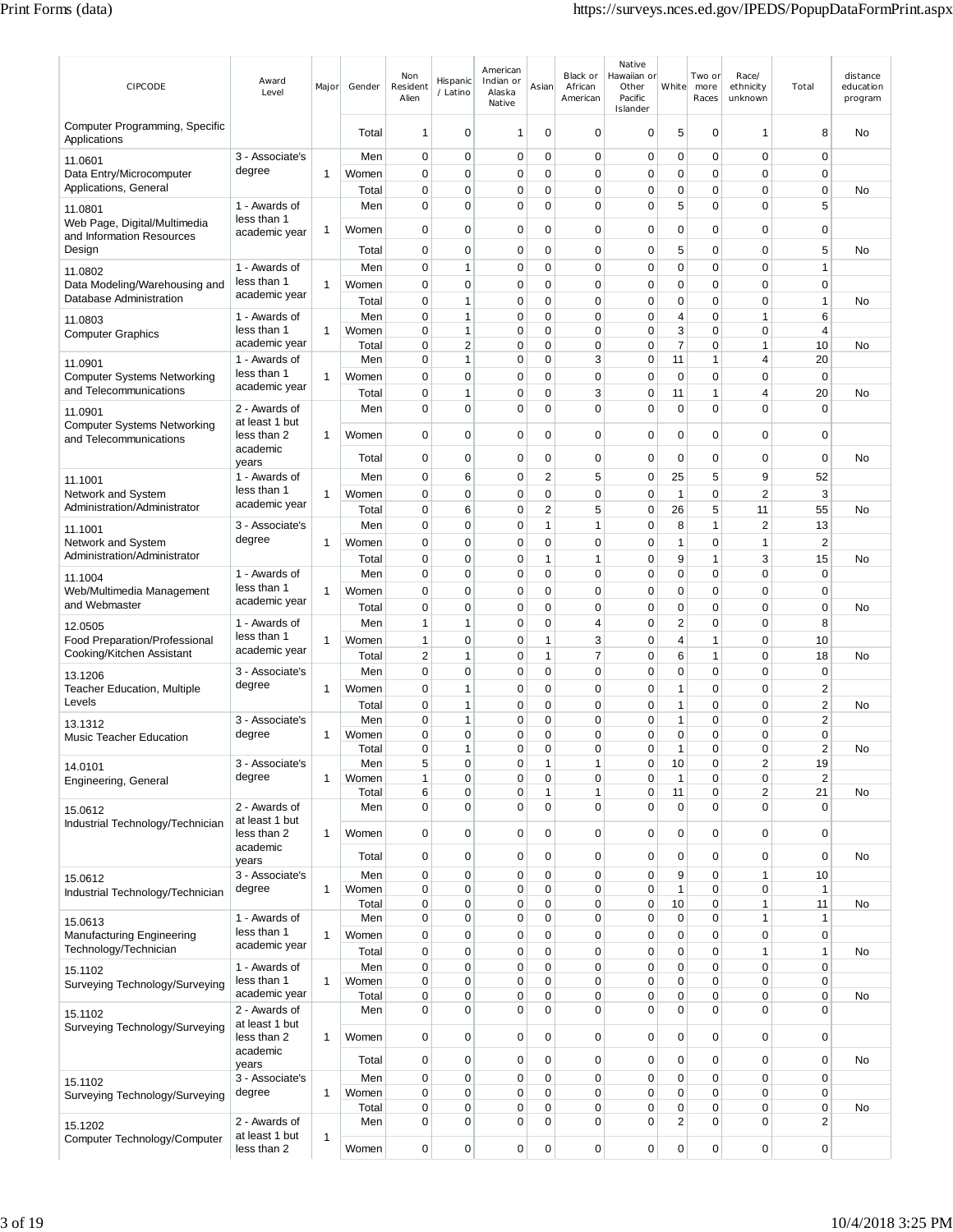| CIPCODE                                                         | Award<br>Level                  | Major        | Gender       | Non<br>Resident<br>Alien | Hispanic<br>/ Latino | American<br>Indian or<br>Alaska<br>Native | Asian            | Black or<br>African<br>American | Native<br>Hawaiian or<br>Other<br>Pacific<br>Islander | White          | Two or<br>more<br>Races | Race/<br>ethnicity<br>unknown | Total                       | distance<br>education<br>program |
|-----------------------------------------------------------------|---------------------------------|--------------|--------------|--------------------------|----------------------|-------------------------------------------|------------------|---------------------------------|-------------------------------------------------------|----------------|-------------------------|-------------------------------|-----------------------------|----------------------------------|
| Systems Technology                                              | academic<br>years               |              | Total        | 0                        | 0                    | 0                                         | $\mathbf 0$      | $\mathbf 0$                     | 0                                                     | 2              | 0                       | 0                             | $\overline{2}$              | No                               |
| 15.1202                                                         | 3 - Associate's                 |              | Men          | 0                        | $\mathbf 0$          | $\mathbf 0$                               | $\mathbf 0$      | $\mathbf 0$                     | $\mathbf 0$                                           | 4              | $\mathbf 0$             | $\mathbf 0$                   | $\overline{4}$              |                                  |
| Computer Technology/Computer                                    | degree                          | $\mathbf{1}$ | Women        | 0                        | $\mathbf 0$          | 0                                         | 0                | $\mathbf 0$                     | $\mathbf 0$                                           | 1              | 0                       | $\mathbf 0$                   | 1                           |                                  |
| Systems Technology                                              |                                 |              | Total        | 0                        | 0                    | 0                                         | $\mathbf 0$      | $\mathbf 0$                     | $\mathbf 0$                                           | 5              | $\mathbf 0$             | $\mathbf 0$                   | 5                           | No                               |
| 15.1302                                                         | 1 - Awards of                   |              | Men          | 0                        | 0                    | 0                                         | 0                | $\mathbf 0$                     | $\mathbf 0$                                           | 1              | 0                       | 0                             | $\mathbf{1}$                |                                  |
| CAD/CADD Drafting and/or                                        | less than 1                     | $\mathbf{1}$ | Women        | 0                        | $\mathbf 0$          | 0                                         | 0                | $\pmb{0}$                       | $\mathbf 0$                                           | 0              | $\mathbf 0$             | $\mathbf 0$                   | $\mathbf 0$                 |                                  |
| Design Technology/Technician                                    | academic year                   |              | Total        | 0                        | 0                    | 0                                         | 0                | $\pmb{0}$                       | $\mathbf 0$                                           | 1              | 0                       | $\mathbf 0$                   | $\mathbf{1}$                | No                               |
| 15.1302<br>CAD/CADD Drafting and/or                             | 2 - Awards of<br>at least 1 but |              | Men          | 0                        | 0                    | 0                                         | 0                | $\mathbf 0$                     | $\mathbf 0$                                           | 0              | 0                       | 0                             | $\mathbf 0$                 |                                  |
| Design Technology/Technician                                    | less than 2<br>academic         | $\mathbf{1}$ | Women        | 0                        | $\mathbf 0$          | 0                                         | 0                | $\pmb{0}$                       | $\mathbf 0$                                           | 0              | $\mathbf 0$             | $\mathbf 0$                   | $\mathbf 0$                 |                                  |
|                                                                 | years                           |              | Total        | 0                        | 0                    | 0                                         | 0                | $\mathbf 0$                     | $\mathbf 0$                                           | 0              | 0                       | $\mathbf 0$                   | $\mathbf 0$                 | No                               |
| 15.1306<br>Mechanical Drafting and                              | 2 - Awards of<br>at least 1 but |              | Men          | 0                        | 0                    | 0                                         | 0                | $\mathbf 0$                     | $\mathbf 0$                                           | 0              | 0                       | 0                             | $\mathbf 0$                 |                                  |
| Mechanical Drafting CAD/CADD                                    | less than 2<br>academic         | 1            | Women        | 0                        | 0                    | 0                                         | 0                | 0                               | 0                                                     | 0              | 0                       | 0                             | 0                           |                                  |
|                                                                 | years                           |              | Total        | 0                        | 0                    | 0                                         | 0                | $\mathbf 0$                     | $\mathbf 0$                                           | 0              | $\mathbf 0$             | 0                             | $\mathbf 0$                 | No                               |
| 19.0709                                                         | 1 - Awards of                   |              | Men          | 0                        | $\mathbf 0$          | $\mathbf 0$                               | 0                | $\pmb{0}$                       | $\mathbf 0$                                           | 0              | $\mathbf 0$             | $\overline{0}$                | $\mathbf 0$                 |                                  |
| Child Care Provider/Assistant                                   | less than 1                     | $\mathbf{1}$ | Women        | 1                        | 0                    | 0                                         | 0                | $\mathbf{1}$                    | $\mathbf 0$                                           | 3              | 0                       | $\mathbf 0$                   | 5                           |                                  |
|                                                                 | academic year                   |              | Total        | 1                        | 0                    | 0                                         | 0                | 1                               | $\mathbf 0$                                           | 3              | 0                       | 0                             | 5                           | No                               |
| 19.0709<br>Child Care Provider/Assistant                        | 2 - Awards of<br>at least 1 but |              | Men          | 0                        | 0                    | 0                                         | 0                | $\mathbf 0$                     | $\mathbf 0$                                           | 0              | 0                       | 0                             | $\mathbf 0$                 |                                  |
|                                                                 | less than 2<br>academic         | 1            | Women        | 1                        | 0                    | 0                                         | 0                | 1                               | 0                                                     | 3              | 0                       | 0                             | 5                           |                                  |
|                                                                 | years                           |              | Total        | 1                        | 0                    | 0                                         | 0                | $\mathbf{1}$                    | $\mathbf 0$                                           | 3              | $\mathbf 0$             | 0                             | 5                           | No                               |
| 19.0709                                                         | 3 - Associate's                 |              | Men          | 0                        | $\mathbf 0$          | $\mathbf 0$                               | 0                | $\pmb{0}$                       | $\mathbf 0$                                           | 0              | $\mathbf 0$             | 0                             | $\mathbf 0$                 |                                  |
| Child Care Provider/Assistant                                   | degree                          | $\mathbf{1}$ | Women        | $\mathbf{1}$             | $\mathbf 0$          | 0                                         | 0                | 5                               | $\mathbf 0$                                           | 6              | 0                       | $\mathbf 0$                   | 12                          |                                  |
|                                                                 |                                 |              | Total        | 1                        | 0                    | 0                                         | 0                | 5                               | $\mathbf 0$                                           | 6              | 0                       | $\mathbf 0$                   | 12                          | No                               |
| 24.0101                                                         | 3 - Associate's                 |              | Men          | 0                        | 6                    | 0                                         | 1                | 8                               | $\mathbf 0$                                           | 39             | 1                       | 3                             | 58                          |                                  |
| Liberal Arts and Sciences/Liberal<br><b>Studies</b>             | degree                          | 1            | Women        | $\mathbf{1}$             | 12                   | 0                                         | 5                | 8                               | $\mathbf 0$                                           | 45             | 4                       | 6                             | 81                          |                                  |
|                                                                 |                                 |              | Total        | 1                        | 18                   | 0                                         | 6                | 16                              | $\mathbf 0$                                           | 84             | 5                       | 9                             | 139                         | No                               |
| 24.0102                                                         | 3 - Associate's<br>degree       | 1            | Men<br>Women | 3<br>0                   | 1<br>6               | 0<br>0                                    | $\mathbf 0$<br>0 | $\mathbf 2$<br>5                | $\mathbf 0$<br>$\mathbf 0$                            | 12<br>32       | 0<br>2                  | $\overline{2}$<br>0           | 20<br>45                    |                                  |
| <b>General Studies</b>                                          |                                 |              | Total        | 3                        | 7                    | 0                                         | $\mathbf 0$      | $\overline{7}$                  | $\mathbf 0$                                           | 44             | $\overline{2}$          | $\overline{2}$                | 65                          | <b>No</b>                        |
| 30.0101                                                         | 3 - Associate's                 |              | Men          | 5                        | 12                   | 1                                         | 8                | $\overline{7}$                  | $\mathbf 0$                                           | 66             | 3                       | $\overline{4}$                | 106                         |                                  |
| <b>Biological and Physical Sciences</b>                         | degree                          | $\mathbf{1}$ | Women        | 3                        | 9                    | 0                                         | 1                | $\overline{4}$                  | $\mathbf 0$                                           | 72             | $\mathbf 0$             | 4                             | 93                          |                                  |
|                                                                 |                                 |              | Total        | 8                        | 21                   | 1                                         | 9                | 11                              | $\mathbf 0$                                           | 138            | 3                       | 8                             | 199                         | No                               |
| 31.0501                                                         | 1 - Awards of<br>less than 1    |              | Men          | 0                        | 1                    | 0                                         | $\mathbf 0$      | 0                               | 0                                                     | 5              | 0                       | 0                             | 6                           |                                  |
| <b>Health and Physical</b><br>Education/Fitness, General        | academic year                   | $\mathbf{1}$ | Women        | 0                        | $\mathbf 0$          | 0                                         | $\mathbf 0$      | $\mathbf 0$                     | $\mathbf 0$                                           | 1              | 1                       | 0                             | $\overline{2}$              |                                  |
|                                                                 | 3 - Associate's                 |              | Total<br>Men | 0<br>0                   | 1<br>0               | 0<br>0                                    | 0<br>1           | $\mathbf 0$<br>2                | $\mathbf 0$<br>0                                      | 6<br>10        | 1<br>0                  | $\mathbf 0$<br>$\overline{2}$ | 8                           | <b>No</b>                        |
| 43.0107<br><b>Criminal Justice/Police Science</b>               | degree                          | 1            | Women        | 0                        | 0                    | 0                                         | 0                | 2                               | $\mathbf 0$                                           | 3              | 1                       | 0                             | 15<br>6                     |                                  |
|                                                                 |                                 |              | Total        | 0                        | $\Omega$             | $\Omega$                                  | 1                | 4                               | $\Omega$                                              | 13             | 1                       | っ                             | 21                          | No                               |
| 43.0203                                                         | 3 - Associate's                 |              | Men          | 0                        | $\mathbf 0$          | 0                                         | $\pmb{0}$        | $\mathbf 0$                     | $\mathbf 0$                                           | 0              | $\pmb{0}$               | 1                             | 1                           |                                  |
| Fire Science/Fire-fighting                                      | degree                          | $\mathbf{1}$ | Women        | 0                        | $\mathbf 0$          | 0                                         | $\pmb{0}$        | $\pmb{0}$                       | $\mathbf 0$                                           | 0              | 0                       | 0                             | $\pmb{0}$                   |                                  |
|                                                                 |                                 |              | Total        | 0                        | 0                    | 0                                         | $\pmb{0}$        | $\pmb{0}$                       | $\pmb{0}$<br>$\mathbf 0$                              | 0<br>0         | $\pmb{0}$               | 1<br>$\mathbf 0$              | $\mathbf{1}$<br>$\mathbf 0$ | No                               |
| 46.0000<br><b>Construction Trades, General</b>                  | 2 - Awards of<br>at least 1 but |              | Men          | 0                        | 0                    | 0                                         | 0                | $\pmb{0}$                       |                                                       |                | $\mathbf 0$             |                               |                             |                                  |
|                                                                 | less than 2<br>academic         | $\mathbf{1}$ | Women        | $\pmb{0}$                | $\mathbf 0$          | 0                                         | $\pmb{0}$        | $\pmb{0}$                       | $\mathbf 0$                                           | 0              | $\mathbf 0$             | 0                             | $\mathbf 0$                 |                                  |
|                                                                 | years                           |              | Total        | 0                        | 0                    | 0                                         | 0                | $\pmb{0}$                       | $\pmb{0}$                                             | 0              | $\mathbf 0$             | 0                             | $\pmb{0}$                   | No                               |
| 46.0101                                                         | 2 - Awards of<br>at least 1 but |              | Men          | $\pmb{0}$                | $\mathbf 0$          | 0                                         | $\mathbf 0$      | $\pmb{0}$                       | $\pmb{0}$                                             | $\mathbf{1}$   | $\mathbf 0$             | 0                             | $\mathbf{1}$                |                                  |
| Mason/Masonry                                                   | less than 2                     | $\mathbf{1}$ | Women        | 0                        | $\mathbf 0$          | 0                                         | 0                | $\pmb{0}$                       | $\pmb{0}$                                             | 0              | $\mathbf 0$             | 0                             | $\mathbf 0$                 |                                  |
|                                                                 | academic<br>years               |              | Total        | 0                        | $\mathbf 0$          | $\mathbf 0$                               | $\mathbf 0$      | $\pmb{0}$                       | $\pmb{0}$                                             | 1              | $\mathbf 0$             | 0                             | $\mathbf{1}$                | No                               |
| 46.0302                                                         | 2 - Awards of<br>at least 1 but |              | Men          | 0                        | $\mathbf 0$          | 0                                         | $\mathbf 0$      | $\mathbf 0$                     | $\mathbf 0$                                           | $\mathbf 0$    | 0                       | 0                             | $\mathbf 0$                 |                                  |
| Electrician                                                     | less than 2                     | 1            | Women        | 0                        | $\mathbf 0$          | 0                                         | 0                | $\pmb{0}$                       | $\mathbf 0$                                           | 0              | $\mathbf 0$             | 0                             | 0                           |                                  |
|                                                                 | academic<br>years               |              | Total        | $\pmb{0}$                | $\mathbf 0$          | 0                                         | $\pmb{0}$        | $\pmb{0}$                       | $\mathbf 0$                                           | 0              | $\mathbf 0$             | 0                             | $\mathbf 0$                 | No                               |
| 46.0401                                                         | 2 - Awards of                   |              | Men          | $\mathbf 0$              | $\mathbf 0$          | 0                                         | 0                | $\pmb{0}$                       | $\pmb{0}$                                             | 1              | $\mathbf 0$             | $\mathbf{1}$                  | $\overline{2}$              |                                  |
| <b>Building/Property Maintenance</b>                            | at least 1 but<br>less than 2   | $\mathbf{1}$ | Women        | $\pmb{0}$                | $\mathbf 0$          | 0                                         | $\pmb{0}$        | $\pmb{0}$                       | $\mathbf 0$                                           | 0              | $\mathbf 0$             | 0                             | $\mathbf 0$                 |                                  |
|                                                                 | academic<br>years               |              | Total        | 0                        | 0                    | 0                                         | 0                | $\pmb{0}$                       | $\pmb{0}$                                             | 1              | $\mathbf 0$             | $\mathbf{1}$                  | $\overline{2}$              | No                               |
| 46.0499                                                         | 3 - Associate's                 |              | Men          | $\pmb{0}$                | $\mathbf 0$          | 0                                         | $\mathbf 0$      | $\pmb{0}$                       | $\pmb{0}$                                             | $\overline{2}$ | $\mathbf 0$             | 0                             | $\overline{2}$              |                                  |
| Building/Construction Finishing,<br>Management, and Inspection, | degree                          | $\mathbf{1}$ | Women        | 0                        | $\mathbf 0$          | $\mathbf 0$                               | $\pmb{0}$        | $\mathbf 0$                     | $\mathbf 0$                                           | $\mathbf 0$    | $\mathbf 0$             | 0                             | $\mathbf 0$                 |                                  |
| Other                                                           |                                 |              | Total        | 0                        | $\mathbf 0$          | 0                                         | $\pmb{0}$        | $\mathbf 0$                     | $\mathbf 0$                                           | 2              | $\mathbf 0$             | 0                             | $\overline{2}$              | No                               |
| 46.0502                                                         | 2 - Awards of                   | $\mathbf{1}$ | Men          | 0                        | $\mathbf 0$          | 0                                         | 0                | $\pmb{0}$                       | $\pmb{0}$                                             | 1              | $\mathbf 0$             | $\mathbf 0$                   | $\mathbf{1}$                |                                  |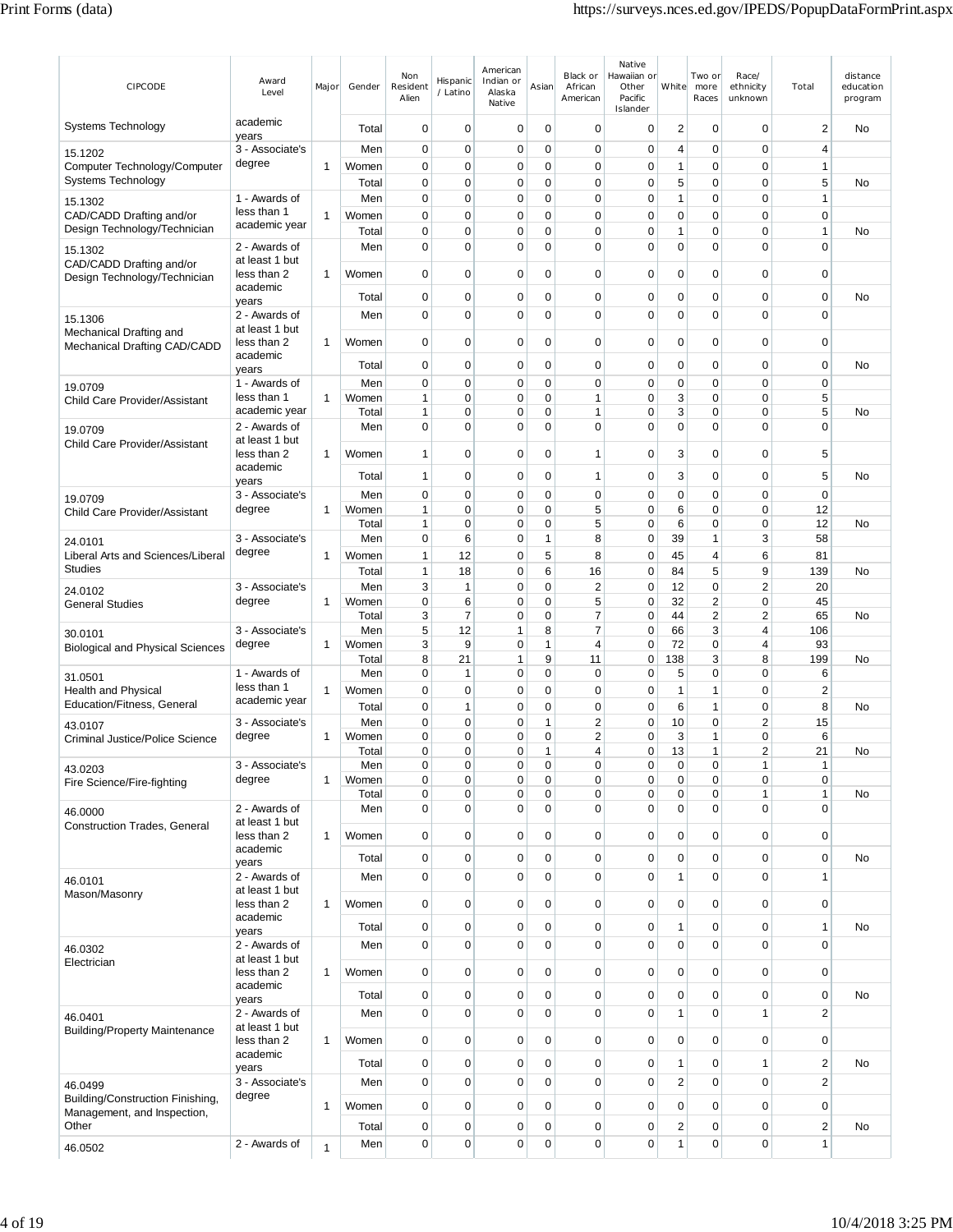| CIPCODE                                                                    | Award<br>Level                           | Major        | Gender       | Non<br>Resident<br>Alien | Hispanic<br>/ Latino          | American<br>Indian or<br>Alaska<br>Native | Asian                      | Black or<br>African<br>American | Native<br>Hawaiian or<br>Other<br>Pacific<br>Islander | White             | Two or<br>more<br>Races    | Race/<br>ethnicity<br>unknown | Total                         | distance<br>education<br>program |
|----------------------------------------------------------------------------|------------------------------------------|--------------|--------------|--------------------------|-------------------------------|-------------------------------------------|----------------------------|---------------------------------|-------------------------------------------------------|-------------------|----------------------------|-------------------------------|-------------------------------|----------------------------------|
| Pipefitting/Pipefitter and Sprinkler<br>Fitter                             | at least 1 but<br>less than 2            |              | Women        | 0                        | 0                             | 0                                         | 0                          | 0                               | 0                                                     | 0                 | 0                          | 0                             | 0                             |                                  |
|                                                                            | academic<br>years                        |              | Total        | $\mathbf 0$              | 0                             | 0                                         | $\mathbf 0$                | $\mathbf 0$                     | 0                                                     | 1                 | 0                          | $\mathbf 0$                   | $\mathbf{1}$                  | No                               |
| 46.0502                                                                    | 3 - Associate's                          |              | Men          | 0                        | 0                             | 0                                         | $\mathbf 0$                | $\mathbf 0$                     | 0                                                     | 0                 | 0                          | $\mathbf 0$                   | 0                             |                                  |
| Pipefitting/Pipefitter and Sprinkler                                       | degree                                   | 1            | Women        | 0                        | $\mathbf 0$                   | 0                                         | $\mathbf 0$                | $\mathbf 0$                     | 0                                                     | 0                 | $\mathbf 0$                | $\mathbf 0$                   | $\mathbf 0$                   |                                  |
| Fitter                                                                     |                                          |              | Total        | $\mathbf 0$              | $\mathbf 0$                   | 0                                         | 0                          | $\mathbf 0$                     | 0                                                     | 0                 | $\mathbf 0$                | $\mathbf 0$                   | $\mathbf 0$                   | No                               |
| 47.0105                                                                    | 2 - Awards of<br>at least 1 but          |              | Men          | $\mathbf 0$              | $\mathbf 0$                   | 0                                         | 0                          | $\mathbf 0$                     | 0                                                     | 1                 | $\mathbf 0$                | $\mathbf 0$                   | $\overline{1}$                |                                  |
| <b>Industrial Electronics</b><br>Technology/Technician                     | less than 2                              | 1            | Women        | $\pmb{0}$                | $\mathbf 0$                   | 0                                         | $\mathbf 0$                | $\mathbf 0$                     | 0                                                     | $\mathbf 0$       | $\mathbf 0$                | $\mathbf 0$                   | $\mathbf 0$                   |                                  |
|                                                                            | academic                                 |              | Total        | $\mathbf 0$              | 0                             | 0                                         | 0                          | $\mathbf 0$                     | 0                                                     | 1                 | 0                          | $\mathbf 0$                   | $\mathbf{1}$                  | No                               |
| 47.0201                                                                    | years<br>2 - Awards of<br>at least 1 but |              | Men          | $\mathbf 0$              | $\mathbf 0$                   | $\mathbf 0$                               | 0                          | $\overline{4}$                  | 0                                                     | 10                | $\mathbf 0$                | $\mathbf 0$                   | 14                            |                                  |
| Heating, Air Conditioning,<br>Ventilation and Refrigeration<br>Maintenance | less than 2<br>academic                  | $\mathbf 1$  | Women        | $\mathbf 0$              | 0                             | 0                                         | 0                          | $\mathbf 0$                     | 0                                                     | 0                 | 0                          | $\mathbf 0$                   | $\mathbf 0$                   |                                  |
| Technology/Technician                                                      | years                                    |              | Total        | 0                        | 0                             | 0                                         | 0                          | $\overline{4}$                  | 0                                                     | 10                | 0                          | $\mathbf 0$                   | 14                            | No                               |
| 47.0201                                                                    | 3 - Associate's                          |              | Men          | 0                        | 0                             | 0                                         | 0                          | $\overline{2}$                  | 0                                                     | 6                 | $\mathbf 0$                | $\mathbf 0$                   | 8                             |                                  |
| Heating, Air Conditioning,                                                 | degree                                   |              |              |                          |                               |                                           |                            |                                 |                                                       |                   |                            |                               |                               |                                  |
| Ventilation and Refrigeration<br>Maintenance                               |                                          | -1           | Women        | 0                        | 0                             | 0                                         | 0                          | 0                               | 0                                                     | 0                 | 0                          | 0                             | 0                             |                                  |
| Technology/Technician                                                      |                                          |              | Total        | $\mathbf 0$              | 0                             | 0                                         | 0                          | $\overline{2}$                  | 0                                                     | 6                 | 0                          | 0                             | 8                             | No                               |
| 47.0303                                                                    | 1 - Awards of                            |              | Men          | 0                        | 0                             | 0                                         | $\mathbf 0$                | $\pmb{0}$                       | 0                                                     | 0                 | 0                          | $\mathbf 0$                   | $\mathbf 0$                   |                                  |
| Industrial Mechanics and                                                   | less than 1<br>academic year             | 1            | Women        | $\pmb{0}$                | 0                             | 0                                         | 0                          | $\mathbf 0$                     | 0                                                     | 0                 | 0                          | $\mathbf 0$                   | $\mathbf 0$                   |                                  |
| Maintenance Technology                                                     | 2 - Awards of                            |              | Total        | 0<br>$\mathbf 0$         | 0<br>$\mathbf 0$              | 0<br>0                                    | 0<br>0                     | $\mathbf 0$<br>$\mathbf 0$      | 0<br>0                                                | 0<br>1            | 0<br>$\mathbf 0$           | $\mathbf 0$<br>$\mathbf 0$    | $\mathbf 0$<br>$\overline{1}$ | No                               |
| 47.0303<br>Industrial Mechanics and                                        | at least 1 but                           |              | Men          |                          |                               |                                           |                            |                                 |                                                       |                   |                            |                               |                               |                                  |
| Maintenance Technology                                                     | less than 2                              | $\mathbf 1$  | Women        | $\pmb{0}$                | $\mathbf 0$                   | 0                                         | $\mathbf 0$                | $\mathbf 0$                     | 0                                                     | 0                 | 0                          | $\mathbf 0$                   | $\mathbf 0$                   |                                  |
|                                                                            | academic<br>years                        |              | Total        | $\mathbf 0$              | 0                             | 0                                         | $\mathbf 0$                | $\pmb{0}$                       | 0                                                     | 1                 | 0                          | $\mathbf 0$                   | $\overline{1}$                | No                               |
| 47.0603                                                                    | 1 - Awards of                            |              | Men          | $\mathbf 0$              | 3                             | 0                                         | $\mathbf 0$                | 3                               | 0                                                     | 16                | 3                          | 3                             | 28                            |                                  |
| Autobody/Collision and Repair                                              | less than 1                              | 1            | Women        | $\mathbf 0$              | $\overline{2}$                | 0                                         | $\mathbf 0$                | $\mathbf 0$                     | $\mathbf 0$                                           | 1                 | $\mathbf 0$                | 1                             | $\overline{4}$                |                                  |
| Technology/Technician                                                      | academic year                            |              | Total        | $\pmb{0}$                | 5                             | 0                                         | $\mathbf 0$                | 3                               | 0                                                     | 17                | 3                          | 4                             | 32                            | No                               |
| 47.0603                                                                    | 2 - Awards of<br>at least 1 but          |              | Men          | $\mathbf 0$              | $\overline{0}$                | $\mathbf 0$                               | 0                          | $\mathbf{1}$                    | 0                                                     | 3                 | $\mathbf 0$                | $\mathbf 0$                   | $\overline{4}$                |                                  |
| Autobody/Collision and Repair<br>Technology/Technician                     | less than 2                              | 1            | Women        | $\mathbf 0$              | 0                             | 0                                         | 0                          | $\mathbf 0$                     | 0                                                     | 0                 | 0                          | 0                             | 0                             |                                  |
|                                                                            | academic                                 |              | Total        | $\pmb{0}$                | 0                             | 0                                         | $\mathbf 0$                | $\mathbf{1}$                    | 0                                                     | 3                 | 0                          | $\mathbf 0$                   | 4                             | No                               |
| 47.0603                                                                    | years<br>3 - Associate's                 |              | Men          | $\pmb{0}$                | $\mathbf{1}$                  | 0                                         | $\mathbf 0$                | $\mathbf{1}$                    | 0                                                     | 3                 | 0                          | $\mathbf{1}$                  | 6                             |                                  |
| Autobody/Collision and Repair                                              | degree                                   | $\mathbf 1$  | Women        | $\mathbf 0$              | 0                             | 0                                         | 0                          | $\mathbf 0$                     | 0                                                     | 0                 | 0                          | 0                             | 0                             |                                  |
| Technology/Technician                                                      |                                          |              | Total        | $\mathbf 0$              | $\mathbf{1}$                  | 0                                         | 0                          | $\mathbf{1}$                    | $\mathbf 0$                                           | 3                 | $\mathbf 0$                | 1                             | 6                             | No                               |
| 47.0604                                                                    | 1 - Awards of<br>less than 1             |              | Men          | $\mathbf 0$              | 4                             | 0                                         | 0                          | $\mathbf 0$                     | 0                                                     | 14                | $\overline{2}$             | 1                             | 21                            |                                  |
| Automobile/Automotive<br>Mechanics                                         | academic year                            | 1            | Women        | $\pmb{0}$                | $\overline{\mathbf{c}}$       | 0                                         | 0                          | $\pmb{0}$                       | 0                                                     | 1                 | 0                          | $\pmb{0}$                     | 3                             |                                  |
| Technology/Technician                                                      |                                          |              | Total        | 0                        | 6                             | 0                                         | $\mathbf 0$                | $\mathbf 0$                     | 0                                                     | 15                | $\overline{c}$             | $\mathbf{1}$                  | 24                            | No                               |
| 47.0604                                                                    | 2 - Awards of                            |              | Men          | $\mathbf 0$              | $\mathbf 0$                   | $\mathbf 0$                               | $\mathbf{1}$               | $\mathbf 0$                     | $\mathbf 0$                                           | $\mathbf 0$       | 1                          | $\mathbf{1}$                  | 3                             |                                  |
| Automobile/Automotive                                                      | at least 1 but<br>less than 2            | 1            | Women        | $\mathbf 0$              | $\mathbf 0$                   | 0                                         | $\mathbf 0$                | $\pmb{0}$                       | 0                                                     | 0                 | $\mathbf 0$                | $\mathbf 0$                   | $\mathbf 0$                   |                                  |
| Mechanics<br>Technology/Technician                                         | academic                                 |              |              |                          |                               |                                           |                            |                                 |                                                       |                   |                            |                               |                               |                                  |
|                                                                            | years                                    |              | Total        | $\pmb{0}$                | $\mathbf 0$                   | 0                                         | $\mathbf{1}$               | $\mathbf 0$                     | 0                                                     | $\mathbf 0$       | 1                          | 1                             | 3                             | No                               |
| 47.0604<br>Automobile/Automotive                                           | 3 - Associate's<br>degree                |              | Men          | $\mathbf 0$              | $\overline{2}$                | 0                                         | $\mathbf 0$                | $\mathbf 0$                     | 0                                                     | 14                | 1                          | $\overline{\mathbf{c}}$       | 19                            |                                  |
| <b>Mechanics</b>                                                           |                                          | 1            | Women        | $\pmb{0}$                | $\mathbf 0$                   | 0                                         | $\mathbf 0$                | $\pmb{0}$                       | $\mathbf 0$                                           | $\mathbf 0$       | 0                          | $\mathbf 0$                   | $\mathbf 0$                   |                                  |
| Technology/Technician                                                      |                                          |              | Total        | $\pmb{0}$                | $\overline{2}$                | $\mathbf 0$                               | $\mathbf 0$                | $\pmb{0}$                       | 0                                                     | 14                | 1                          | $\overline{2}$                | 19                            | No                               |
| 47.0605                                                                    | 3 - Associate's<br>degree                |              | Men          | $\pmb{0}$                | $\overline{c}$                | 0                                         | $\mathbf 0$                | $\pmb{0}$                       | 0                                                     | 20                | $\mathbf 0$                | $\mathbf{1}$                  | 23                            |                                  |
| <b>Diesel Mechanics</b><br>Technology/Technician                           |                                          | $\mathbf{1}$ | Women        | $\pmb{0}$<br>0           | $\mathbf 0$<br>$\overline{2}$ | 0<br>0                                    | $\mathbf 0$<br>$\mathbf 0$ | $\mathbf 0$<br>$\mathbf 0$      | 0<br>0                                                | $\mathbf 0$<br>20 | $\mathbf 0$<br>$\mathbf 0$ | $\mathbf 0$<br>$\mathbf{1}$   | $\mathbf 0$                   | No                               |
| 48.0503                                                                    | 1 - Awards of                            |              | Total<br>Men | $\pmb{0}$                | $\mathbf 0$                   | $\mathbf 0$                               | $\mathbf 0$                | $\mathbf 0$                     | 0                                                     | 3                 | $\mathbf 0$                | $\overline{2}$                | 23<br>5                       |                                  |
| Machine Shop                                                               | less than 1                              | 1            | Women        | $\pmb{0}$                | $\mathbf 0$                   | $\mathbf 0$                               | $\mathbf 0$                | $\mathbf 0$                     | 0                                                     | 0                 | $\mathbf 0$                | $\mathbf 0$                   | $\mathbf 0$                   |                                  |
| Technology/Assistant                                                       | academic year                            |              | Total        | $\pmb{0}$                | $\mathbf 0$                   | 0                                         | $\mathbf 0$                | $\pmb{0}$                       | 0                                                     | 3                 | $\mathbf 0$                | $\overline{c}$                | 5                             | No                               |
| 48.0509                                                                    | 2 - Awards of                            |              | Men          | 0                        | $\mathbf 0$                   | 0                                         | 0                          | $\mathbf 0$                     | 0                                                     | $\mathbf 0$       | 0                          | $\mathbf 0$                   | $\mathbf 0$                   |                                  |
| Ironworking/Ironworker                                                     | at least 1 but<br>less than 2            | $\mathbf{1}$ | Women        | $\pmb{0}$                | $\mathbf 0$                   | 0                                         | $\mathbf 0$                | $\mathbf 0$                     | 0                                                     | 0                 | $\mathbf 0$                | $\mathbf 0$                   | $\mathbf 0$                   |                                  |
|                                                                            | academic<br>years                        |              | Total        | 0                        | 0                             | 0                                         | $\mathbf 0$                | $\mathbf 0$                     | 0                                                     | 0                 | 0                          | 0                             | $\mathbf 0$                   | No                               |
| 49.0205                                                                    | 1 - Awards of                            |              | Men          | $\mathbf 0$              | $\overline{4}$                | $\mathbf 0$                               | $\mathbf 0$                | 18                              | 0                                                     | 32                | $\mathbf 0$                | $\overline{7}$                | 61                            |                                  |
| <b>Truck and Bus</b>                                                       | less than 1<br>academic year             | 1            | Women        | 0                        | 1                             | $\mathbf 0$                               | $\mathbf 0$                | $\overline{2}$                  | $\mathbf 0$                                           | 3                 | 0                          | $\mathbf{1}$                  | $\overline{7}$                |                                  |
| Driver/Commercial Vehicle<br>Operator and Instructor                       |                                          |              | Total        | 0                        | 5                             | 0                                         | 0                          | 20                              | $\mathbf 0$                                           | 35                | $\mathbf 0$                | 8                             | 68                            | No                               |
| 50.0409                                                                    | 3 - Associate's                          |              | Men          | 0                        | 1                             | 0                                         | $\pmb{0}$                  | $\pmb{0}$                       | 0                                                     | $\mathbf{1}$      | $\mathbf 0$                | $\mathbf 0$                   | $\sqrt{2}$                    |                                  |
|                                                                            | degree                                   | $\mathbf{1}$ | Women        | 0                        | 0                             | 0                                         | 0                          | 0                               | 0                                                     | 0                 | 0                          | $\mathbf 0$                   | 0                             |                                  |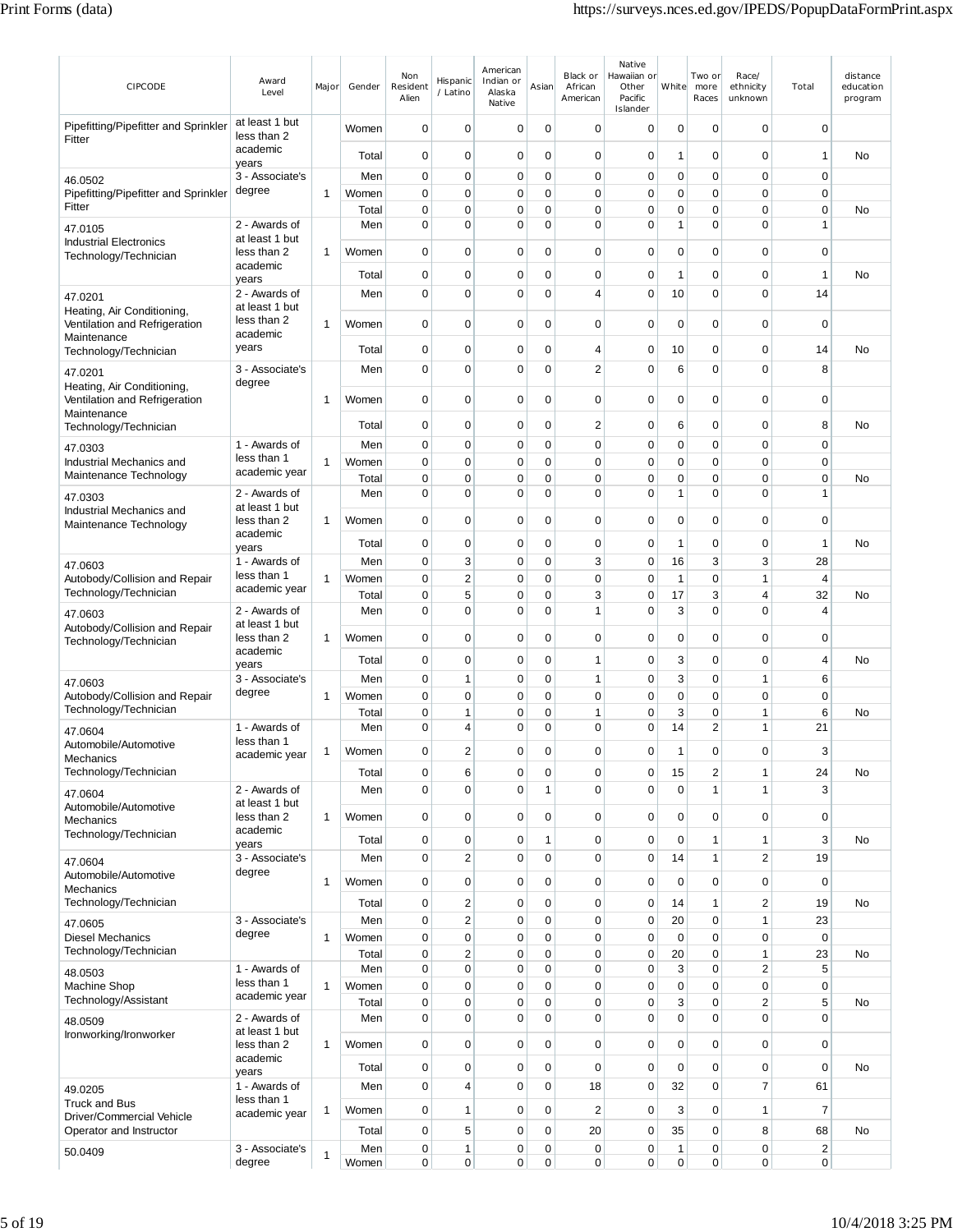| CIPCODE                                                   | Award<br>Level                  | Major        | Gender         | Non<br>Resident<br>Alien    | Hispanic<br>/ Latino | American<br>Indian or<br>Alaska<br>Native | Asian             | Black or<br>African<br>American | Native<br>Hawaiian or<br>Other<br>Pacific<br>Islander | White                | Two or<br>more<br>Races     | Race/<br>ethnicity<br>unknown | Total                       | distance<br>education<br>program |
|-----------------------------------------------------------|---------------------------------|--------------|----------------|-----------------------------|----------------------|-------------------------------------------|-------------------|---------------------------------|-------------------------------------------------------|----------------------|-----------------------------|-------------------------------|-----------------------------|----------------------------------|
| Graphic Design                                            |                                 |              | Total          | 0                           | 1                    | 0                                         | 0                 | $\mathbf 0$                     | $\mathbf 0$                                           | $\mathbf{1}$         | $\mathbf 0$                 | 0                             | $\overline{2}$              | No                               |
| 50.0502                                                   | 3 - Associate's<br>degree       |              | Men            | $\mathbf 0$                 | $\mathbf 0$          | 0                                         | 0                 | $\mathbf 0$                     | 0                                                     | 0                    | 0                           | 0                             | $\mathbf 0$                 |                                  |
| <b>Technical Theatre/Theatre</b><br>Design and Technology |                                 | $\mathbf{1}$ | Women<br>Total | $\mathbf 0$<br>0            | $\mathbf 0$<br>0     | 0<br>0                                    | 0<br>0            | $\mathbf 0$<br>$\mathbf 0$      | $\mathbf 0$<br>$\mathbf 0$                            | 0<br>0               | 0<br>$\mathbf 0$            | $\mathbf 0$<br>$\mathbf 0$    | $\mathbf 0$<br>$\mathbf 0$  | No                               |
| 50.0702                                                   | 3 - Associate's                 |              | Men            | 1                           | 0                    | 0                                         | 0                 | $\mathbf 0$                     | $\mathbf 0$                                           | $\mathbf 0$          | $\mathbf 0$                 | $\mathbf 0$                   | $\mathbf{1}$                |                                  |
| Fine/Studio Arts, General                                 | degree                          | $\mathbf{1}$ | Women          | 0                           | 0                    | 0                                         | 0                 | $\mathbf 0$                     | $\mathbf 0$                                           | 5                    | 0                           | 0                             | 5                           |                                  |
| 50.0901                                                   | 3 - Associate's                 |              | Total<br>Men   | $\mathbf{1}$<br>$\mathbf 0$ | 0<br>0               | 0<br>0                                    | 0<br>0            | $\mathbf 0$<br>$\mathbf 0$      | $\mathbf 0$<br>$\mathbf 0$                            | 5<br>0               | 0<br>0                      | 0<br>0                        | 6<br>$\mathbf 0$            | No                               |
| Music, General                                            | degree                          | 1            | Women          | $\mathbf 0$                 | 0                    | 0                                         | 0                 | $\mathbf 0$                     | $\mathbf 0$                                           | 0                    | 0                           | $\Omega$                      | $\mathbf 0$                 |                                  |
|                                                           | 3 - Associate's                 |              | Total<br>Men   | 0<br>0                      | 0<br>0               | 0<br>0                                    | 0<br>1            | 0<br>0                          | 0<br>0                                                | $\mathbf 0$<br>0     | 0<br>0                      | $\Omega$<br>1                 | 0<br>$\overline{2}$         | No                               |
| 51.0602<br>Dental Hygiene/Hygienist                       | degree                          | $\mathbf{1}$ | Women          | 0                           | $\overline{2}$       | 0                                         | 0                 | $\mathbf 0$                     | $\mathbf 0$                                           | 29                   | 1                           | $\mathbf{1}$                  | 33                          |                                  |
|                                                           | 1 - Awards of                   |              | Total          | 0<br>0                      | $\overline{2}$<br>0  | 0<br>0                                    | 1<br>0            | $\mathbf 0$<br>$\mathbf 0$      | $\pmb{0}$<br>$\mathbf 0$                              | 29<br>$\mathbf 0$    | $\mathbf{1}$<br>$\mathbf 0$ | $\overline{2}$<br>0           | 35<br>$\mathbf 0$           | No                               |
| 51.0708<br>Medical                                        | less than 1                     | 1            | Men<br>Women   | 0                           | 0                    | 0                                         | 0                 | $\mathbf 0$                     | 0                                                     | 0                    | 0                           | 0                             | 0                           |                                  |
| Transcription/Transcriptionist                            | academic year                   |              | Total          | 0                           | 0                    | 0                                         | 0                 | $\mathbf 0$                     | $\mathbf 0$                                           | 0                    | $\mathbf 0$                 | 0                             | $\mathbf 0$                 | No                               |
| 51.0801                                                   | 1 - Awards of                   |              | Men            | $\mathbf 0$                 | 0                    | 0                                         | 0                 | $\mathbf 0$                     | $\mathbf 0$                                           | 5                    | 0                           | $\mathbf 0$                   | 5                           |                                  |
| Medical/Clinical Assistant                                | less than 1<br>academic year    | $\mathbf{1}$ | Women<br>Total | $\mathbf 0$<br>$\mathbf 0$  | 1<br>1               | 0<br>0                                    | 3<br>3            | 2<br>2                          | $\mathbf 0$<br>$\mathbf 0$                            | 37<br>42             | 0<br>0                      | 3<br>3                        | 46<br>51                    | No                               |
| 51.0803                                                   | 3 - Associate's                 |              | Men            | $\mathbf 0$                 | 0                    | 0                                         | 1                 | 0                               | $\mathbf 0$                                           | $\mathbf{1}$         | 0                           | $\Omega$                      | $\overline{2}$              |                                  |
| Occupational Therapist Assistant                          | degree                          | 1            | Women          | 0                           | 0                    | 0                                         | 0                 | $\mathbf{1}$                    | $\mathbf 0$                                           | 17                   | 0                           | 1<br>1                        | 19                          |                                  |
| 51.0808                                                   | 3 - Associate's                 |              | Total<br>Men   | 0<br>$\mathbf 0$            | 0<br>0               | 0<br>0                                    | 1<br>0            | $\mathbf{1}$<br>$\mathbf 0$     | $\mathbf 0$<br>$\mathbf 0$                            | 18<br>$\mathbf{1}$   | 0<br>$\mathbf 0$            | 0                             | 21<br>$\mathbf{1}$          | No                               |
| Veterinary/Animal Health                                  | degree                          | 1            | Women          | 0                           | 1                    | 0                                         | 0                 | 0                               | 0                                                     | 21                   | $\mathbf 0$                 | 0                             | 22                          |                                  |
| Technology/Technician and<br>Veterinary Assistant         |                                 |              | Total          | $\mathbf 0$                 | 1                    | 0                                         | $\mathbf 0$       | $\mathbf 0$                     | $\mathbf 0$                                           | 22                   | $\mathbf 0$                 | $\mathbf 0$                   | 23                          | No                               |
|                                                           | 1 - Awards of                   |              | Men            | 0                           | $\overline{2}$       | 0                                         | 4                 | $\mathbf{1}$                    | $\mathbf 0$                                           | 25                   | 0                           | 0                             | 32                          |                                  |
| 51.0810<br><b>Emergency Care Attendant (EMT</b>           | less than 1                     | $\mathbf{1}$ | Women          | $\mathbf 0$                 | $\overline{2}$       | 0                                         | 3                 | $\mathbf{1}$                    | $\mathbf 0$                                           | 18                   | $\mathbf 0$                 | $\mathbf 0$                   | 24                          |                                  |
| Ambulance)                                                | academic year                   |              | Total          | $\mathbf 0$                 | 4                    | 0                                         | 7                 | $\overline{2}$                  | $\mathbf 0$                                           | 43                   | 0                           | $\mathbf 0$                   | 56                          | No                               |
| 51.0902                                                   | 1 - Awards of<br>less than 1    |              | Men            | 0                           | 0                    | 0                                         | 0                 | $\mathbf 0$                     | $\mathbf 0$                                           | 0                    | $\mathbf 0$                 | 0                             | $\mathbf 0$                 |                                  |
| Electrocardiograph<br>Technology/Technician               | academic year                   | $\mathbf{1}$ | Women<br>Total | $\mathbf 0$<br>0            | 0<br>0               | 0<br>0                                    | $\mathbf{1}$<br>1 | $\mathbf 0$<br>$\mathbf 0$      | $\mathbf 0$<br>$\mathbf 0$                            | 25<br>25             | $\mathbf 0$<br>0            | 1<br>1                        | 27<br>27                    | No                               |
| 51.0904                                                   | 1 - Awards of                   |              | Men            | $\mathbf 0$                 | 0                    | 0                                         | 0                 | $\mathbf 0$                     | $\mathbf 0$                                           | $\mathbf{1}$         | $\mathbf 0$                 | $\mathbf 0$                   | $\mathbf{1}$                |                                  |
| <b>Emergency Medical</b>                                  | less than 1                     | 1            | Women          | 0                           | 0                    | 0                                         | 0                 | 0                               | 0                                                     | $\mathbf 0$          | 0                           | 0                             | 0                           |                                  |
| Technology/Technician (EMT<br>Paramedic)                  | academic year                   |              | Total          | 0                           | 0                    | 0                                         | 0                 | $\mathbf 0$                     | 0                                                     | 1                    | 0                           | $\mathbf 0$                   | 1                           | No                               |
| 51.0904                                                   | 3 - Associate's                 |              | Men            | $\mathbf 0$                 | 0                    | 0                                         | 0                 | $\mathbf 0$                     | $\mathbf 0$                                           | 1                    | $\mathbf 0$                 | $\mathbf 0$                   | $\mathbf{1}$                |                                  |
| <b>Emergency Medical</b>                                  | degree                          | 1            | Women          | $\mathbf 0$                 | 0                    | 0                                         | 0                 | $\mathbf 0$                     | $\mathbf 0$                                           | $\mathbf 0$          | $\mathbf 0$                 | $\mathbf 0$                   | $\mathbf 0$                 |                                  |
| Technology/Technician (EMT<br>Paramedic)                  |                                 |              |                | 0                           | 0                    | 0                                         | 0                 | 0                               | 0                                                     | 1                    | 0                           | 0                             |                             | No                               |
|                                                           | 3 - Associate's                 |              | Total<br>Men   | $\mathbf 0$                 | 0                    | $\mathbf 0$                               | 0                 | $\mathbf 0$                     | $\mathbf 0$                                           | 3                    | 0                           | 0                             | 1<br>3                      |                                  |
| 51.0908<br><b>Respiratory Care</b>                        | aegree                          | 1            | Women          | 0                           | 0                    | 0                                         | 0                 | $\pmb{0}$                       | 0                                                     | 6                    | 1                           | 0                             | $\overline{7}$              |                                  |
| Therapy/Therapist                                         |                                 |              | Total          | $\mathbf 0$                 | 0                    | $\mathbf 0$                               | $\mathbf 0$       | $\mathbf 0$                     | $\mathbf 0$                                           | 9                    | $\mathbf{1}$                | 0                             | 10                          | No                               |
| 51.0909                                                   | 2 - Awards of<br>at least 1 but |              | Men            | $\mathbf 0$                 | 0                    | $\mathbf 0$                               | $\overline{0}$    | $\mathbf 0$                     | $\mathbf 0$                                           | 1                    | $\overline{0}$              | 0                             | $\mathbf{1}$                |                                  |
| Surgical<br>Technology/Technologist                       | less than 2                     | $\mathbf{1}$ | Women          | $\mathbf 0$                 | $\mathbf 0$          | 0                                         | 1                 | $\sqrt{3}$                      | $\pmb{0}$                                             | 9                    | 1                           | 0                             | 14                          |                                  |
|                                                           | academic<br>years               |              | Total          | $\mathbf 0$                 | $\mathbf 0$          | 0                                         | 1                 | 3                               | $\pmb{0}$                                             | 10                   | $\mathbf{1}$                | 0                             | 15                          | <b>No</b>                        |
| 51.0909                                                   | 3 - Associate's                 |              | Men            | $\mathbf 0$                 | $\pmb{0}$            | $\mathbf 0$                               | $\mathbf 0$       | $\mathbf 0$                     | $\pmb{0}$                                             | $\mathbf{1}$         | $\mathbf 0$                 | 0                             | $\mathbf{1}$                |                                  |
| Surgical                                                  | degree                          | $\mathbf{1}$ | Women          | $\mathbf 0$                 | 0                    | $\mathbf 0$                               | $\mathbf{1}$      | 3                               | $\pmb{0}$                                             | 9                    | $\mathbf{1}$                | $\overline{0}$                | 14                          |                                  |
| Technology/Technologist                                   | 3 - Associate's                 |              | Total          | $\mathbf 0$                 | 0                    | 0                                         | 1                 | 3                               | $\mathbf 0$                                           | 10                   | 1                           | 0                             | 15                          | No                               |
| 51.0911<br>Radiologic Technology/Science -                | degree                          | $\mathbf{1}$ | Men<br>Women   | $\mathbf 0$<br>$\mathbf 0$  | 0<br>$\pmb{0}$       | 0<br>$\mathbf 0$                          | 0<br>0            | $\mathbf 0$<br>$\mathbf{1}$     | $\mathbf 0$<br>$\pmb{0}$                              | $\overline{2}$<br>11 | $\mathbf 0$<br>1            | 1<br>0                        | 3<br>13                     |                                  |
| Radiographer                                              |                                 |              | Total          | $\mathbf 0$                 | 0                    | 0                                         | 0                 | $\mathbf{1}$                    | $\pmb{0}$                                             | 13                   | $\mathbf{1}$                | $\mathbf{1}$                  | 16                          | No                               |
| 51.3103                                                   | 2 - Awards of                   |              | Men            | $\mathbf 0$                 | 0                    | 0                                         | 0                 | $\mathbf 0$                     | $\mathbf 0$                                           | $\mathbf 0$          | $\mathbf 0$                 | 0                             | $\mathbf 0$                 |                                  |
| Dietetic Technician                                       | at least 1 but<br>less than 2   | 1            | Women          | $\mathbf 0$                 | 0                    | $\mathbf 0$                               | 0                 | $\mathbf 0$                     | $\pmb{0}$                                             | $\mathbf 0$          | $\mathbf 0$                 | 0                             | $\pmb{0}$                   |                                  |
|                                                           | academic                        |              | Total          | $\mathbf 0$                 | 0                    | 0                                         | $\mathbf 0$       | $\mathbf 0$                     | $\mathbf 0$                                           | $\mathbf 0$          | $\mathbf 0$                 | 0                             | $\pmb{0}$                   | <b>No</b>                        |
|                                                           | years<br>3 - Associate's        |              | Men            | $\mathbf 0$                 | 0                    | 0                                         | 0                 | $\mathbf 0$                     | $\mathbf 0$                                           | $\mathbf 0$          | $\mathbf 0$                 | 0                             | $\mathbf 0$                 |                                  |
| 51.3103<br>Dietetic Technician                            | degree                          | 1            | Women          | $\mathbf 0$                 | 0                    | 0                                         | 0                 | $\mathbf 0$                     | $\mathbf 0$                                           | $\mathbf 0$          | 0                           | 0                             | $\mathbf 0$                 |                                  |
|                                                           | 2 - Awards of                   |              | Total<br>Men   | 0<br>$\mathbf 0$            | 0<br>$\Omega$        | 0<br>0                                    | 0<br>$\mathbf 0$  | $\pmb{0}$<br>1                  | $\mathbf 0$<br>$\mathbf 0$                            | 0<br>1               | 0<br>0                      | $\mathbf 0$<br>0              | $\pmb{0}$<br>$\overline{2}$ | No                               |
| 51.3501<br>Massage Therapy/Therapeutic                    | at least 1 but                  |              |                |                             |                      |                                           |                   |                                 |                                                       |                      |                             |                               |                             |                                  |
| Massage                                                   | less than 2<br>academic         | 1            | Women          | $\mathbf 0$                 | $\mathbf 0$          | $\mathbf 0$                               | 0                 | $\overline{2}$                  | $\pmb{0}$                                             | 12                   | $\mathbf 0$                 | 1                             | 15                          |                                  |
|                                                           | years                           |              | Total          | $\mathbf 0$                 | 0                    | 0                                         | 0                 | 3                               | $\mathbf 0$                                           | 13                   | $\mathbf 0$                 | 1                             | 17                          | No                               |
| 51.3501                                                   | 3 - Associate's                 | $\mathbf{1}$ | Men            | $\mathbf 0$                 | 0                    | 0                                         | $\mathbf 0$       | $\mathbf 0$                     | $\mathbf 0$                                           | $\mathbf 0$          | $\mathbf 0$                 | 0                             | $\pmb{0}$                   |                                  |
|                                                           | degree                          |              | Women          | $\pmb{0}$                   | 0                    | 0                                         | 0                 | $\mathbf 0$                     | $\mathbf 0$                                           | 4                    | $\mathbf 0$                 | 0                             | 4                           |                                  |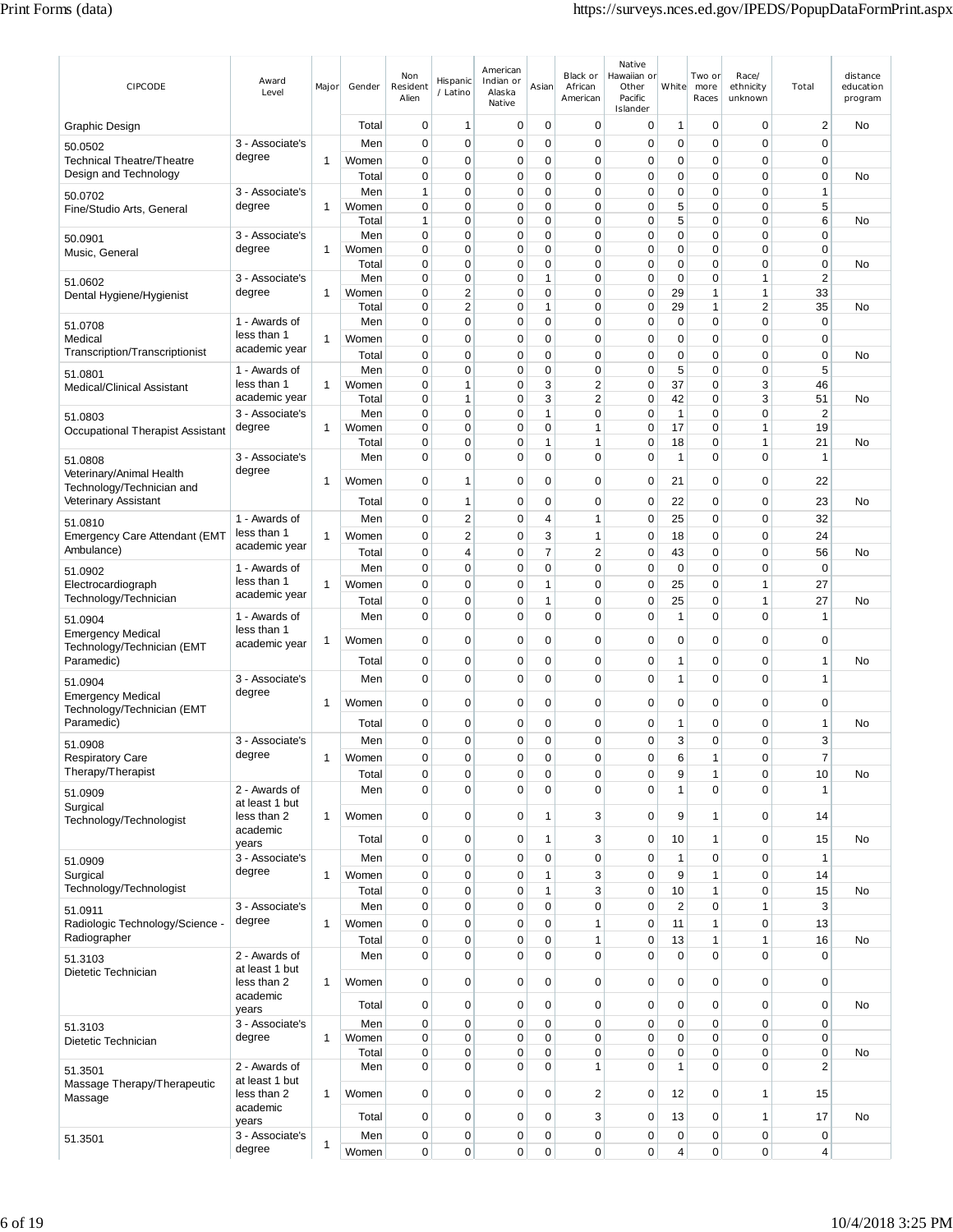| CIPCODE                                                      | Award<br>Level                  | Major        | Gender         | Non<br>Resident<br>Alien   | Hispanic<br>/ Latino       | American<br>Indian or<br>Alaska<br>Native | Asian          | Black or<br>African<br>American | Native<br>Hawaiian or<br>Other<br>Pacific<br>Islander | White                       | Two or<br>more<br>Races | Race/<br>ethnicity<br>unknown | Total                       | distance<br>education<br>program |
|--------------------------------------------------------------|---------------------------------|--------------|----------------|----------------------------|----------------------------|-------------------------------------------|----------------|---------------------------------|-------------------------------------------------------|-----------------------------|-------------------------|-------------------------------|-----------------------------|----------------------------------|
| Massage Therapy/Therapeutic<br>Massage                       |                                 |              | Total          | $\mathbf 0$                | 0                          | 0                                         | $\mathbf 0$    | 0                               | 0                                                     | 4                           | $\mathbf 0$             | $\mathbf 0$                   | $\overline{4}$              | <b>No</b>                        |
| 51.3801                                                      | 3 - Associate's                 |              | Men            | 0                          | 1                          | $\mathbf 0$                               | $\overline{c}$ | 0                               | 0                                                     | 16                          | 0                       | 0                             | 19                          |                                  |
| Registered Nursing/Registered<br>Nurse                       | degree                          | 1            | Women<br>Total | $\mathbf 0$<br>0           | 5<br>6                     | 0<br>0                                    | 4<br>6         | 3<br>3                          | 1<br>1                                                | 60<br>76                    | 0<br>0                  | 3<br>3                        | 76<br>95                    | No                               |
| 51.3901                                                      | 2 - Awards of                   |              | Men            | $\mathbf 0$                | $\mathbf 0$                | $\mathbf 0$                               | 0              | $\Omega$                        | $\mathbf 0$                                           | $\mathbf 0$                 | 0                       | $\Omega$                      | $\mathbf 0$                 |                                  |
| Licensed Practical/Vocational<br>Nurse Training              | at least 1 but<br>less than 2   | 1            | Women          | $\mathbf 0$                | 3                          | 0                                         | 1              | 6                               | 0                                                     | 14                          | 1                       | 2                             | 27                          |                                  |
|                                                              | academic                        |              | Total          | 0                          | 3                          | 0                                         | 1              | 6                               | 0                                                     | 14                          | 1                       | 2                             | 27                          | No                               |
|                                                              | years<br>1 - Awards of          |              | Men            | $\mathbf{1}$               | 3                          | 0                                         | 5              | 1                               | 0                                                     | 10                          | 0                       | $\mathbf 0$                   | 20                          |                                  |
| 51.3902<br>Nursing Assistant/Aide and                        | less than 1<br>academic year    | 1            | Women          | $\mathbf 0$                | 8                          | 1                                         | 9              | 11                              | 0                                                     | 79                          | 7                       | 10                            | 125                         |                                  |
| Patient Care Assistant/Aide                                  |                                 |              | Total          | $\mathbf{1}$               | 11                         | 1                                         | 14             | 12                              | 0                                                     | 89                          | $\overline{7}$          | 10                            | 145                         | <b>No</b>                        |
| 52.0101                                                      | 3 - Associate's<br>degree       | 1            | Men<br>Women   | $\mathbf 0$<br>$\mathbf 0$ | $\mathbf 0$<br>$\mathbf 0$ | 0<br>0                                    | 0<br>0         | $\mathbf 0$<br>0                | $\mathbf 0$<br>$\mathbf 0$                            | $\mathbf 0$<br>$\mathbf{1}$ | $\mathbf 0$<br>0        | $\mathbf 0$<br>$\mathbf 0$    | $\mathbf 0$<br>$\mathbf{1}$ |                                  |
| Business/Commerce, General                                   |                                 |              | Total          | $\mathbf 0$                | $\mathbf 0$                | 0                                         | 0              | 0                               | $\mathbf 0$                                           | $\mathbf{1}$                | 0                       | $\mathbf 0$                   | $\mathbf{1}$                | No                               |
| 52.0201                                                      | 1 - Awards of                   |              | Men            | $\mathbf 0$                | 0                          | 0                                         | 0              | 0                               | 0                                                     | 0                           | 0                       | $\mathbf 0$                   | $\mathbf 0$                 |                                  |
| <b>Business Administration and</b>                           | less than 1<br>academic year    | 1            | Women          | $\mathbf 0$                | $\mathbf 0$                | $\mathbf 0$                               | 0              | $\mathbf 0$                     | $\pmb{0}$                                             | $\mathbf{1}$                | $\mathbf 0$             | $\mathbf 0$                   | $\mathbf{1}$                |                                  |
| Management, General                                          |                                 |              | Total          | $\mathbf 0$                | $\mathbf 0$                | 0                                         | 0              | $\mathbf 0$                     | $\mathbf 0$                                           | $\mathbf{1}$                | 0                       | 0                             | $\mathbf{1}$                | No                               |
| 52.0201                                                      | 3 - Associate's<br>degree       |              | Men            | 0                          | 0                          | 0                                         | 0              | 0                               | 0                                                     | $\overline{2}$              | 0                       | $\mathbf 0$                   | $\overline{2}$              |                                  |
| <b>Business Administration and</b>                           |                                 | 1            | Women          | 0                          | $\mathbf 0$                | 0                                         | 1              | 0                               | $\mathbf 0$                                           | 8                           | 0                       | $\mathbf 0$                   | 9                           |                                  |
| Management, General                                          |                                 |              | Total          | 0<br>$\mathbf 0$           | $\mathbf 0$                | 0<br>0                                    | 1<br>0         | 0<br>$\overline{2}$             | 0<br>0                                                | 10<br>$\overline{2}$        | 0<br>0                  | $\mathbf 0$<br>$\mathbf 0$    | 11<br>5                     | No                               |
| 52.0301<br>Accounting                                        | 2 - Awards of<br>at least 1 but |              | Men            |                            | 1                          |                                           |                |                                 |                                                       |                             |                         |                               |                             |                                  |
|                                                              | less than 2<br>academic         | 1            | Women          | $\mathbf 0$                | $\mathbf 0$                | 0                                         | 1              | 0                               | 0                                                     | $\boldsymbol{2}$            | 0                       | $\mathbf 0$                   | 3                           |                                  |
|                                                              | years                           |              | Total          | $\mathbf 0$                | 1                          | $\mathbf 0$                               | 1              | $\overline{2}$                  | 0                                                     | 4                           | $\mathbf 0$             | $\mathbf 0$                   | 8                           | No                               |
| 52.0301                                                      | 3 - Associate's                 |              | Men            | $\mathbf 0$                | 1                          | $\mathbf 0$                               | $\mathbf 0$    | $\overline{2}$                  | 0                                                     | $\overline{2}$              | 1                       | $\mathbf 0$                   | 6                           |                                  |
| Accounting                                                   | degree                          | 1            | Women          | $\mathbf 0$                | $\mathbf 0$                | 0                                         | 0              | 0                               | $\mathbf 0$                                           | 4                           | $\mathbf 0$             | $\mathbf 0$                   | 4                           |                                  |
|                                                              | 1 - Awards of                   |              | Total<br>Men   | 0<br>0                     | 1<br>0                     | 0<br>0                                    | 0<br>0         | 2<br>1                          | $\mathbf 0$<br>$\mathbf 0$                            | 6<br>0                      | 1<br>1                  | $\mathbf 0$<br>1              | 10<br>3                     | No                               |
| 52.0401                                                      | less than 1                     |              | Women          | $\mathbf 0$                | 0                          | 0                                         | 0              | 1                               | 0                                                     | 6                           | 0                       | 1                             | 8                           |                                  |
| Administrative Assistant and<br>Secretarial Science, General | academic year                   | 1            | Total          | 0                          | 0                          | 0                                         | 0              | 2                               | 0                                                     | 6                           | 1                       | 2                             | 11                          | No                               |
| 52.0401                                                      | 2 - Awards of                   |              | Men            | 0                          | $\mathbf 0$                | 0                                         | 0              | 1                               | $\mathbf 0$                                           | $\mathbf 0$                 | 0                       | $\Omega$                      | $\overline{1}$              |                                  |
| Administrative Assistant and                                 | at least 1 but                  |              |                |                            |                            |                                           |                |                                 |                                                       |                             |                         |                               |                             |                                  |
| Secretarial Science, General                                 | less than 2                     | 1            | Women          | $\mathbf 0$                | 0                          | 0                                         | $\mathbf 0$    | 0                               | 0                                                     | $\overline{7}$              | 0                       | 1                             | 8                           |                                  |
|                                                              | academic<br>years               |              | Total          | 0                          | 0                          | 0                                         | 0              | 1                               | 0                                                     | 7                           | 0                       | 1                             | 9                           | No                               |
| 52.0402                                                      | 1 - Awards of                   |              | Men            | 0                          | 0                          | 0                                         | 0              | 0                               | 0                                                     | 0                           | 0                       | $\mathbf 0$                   | 0                           |                                  |
| <b>Executive Assistant/Executive</b>                         | less than 1                     | 1            | Women          | $\mathbf 0$                | $\mathbf 0$                | $\mathbf 0$                               | 0              | 0                               | 0                                                     | 5                           | $\mathbf 0$             | $\mathbf{1}$                  | 6                           |                                  |
| Secretary                                                    | academic year                   |              | Total          | $\mathbf 0$                | 0                          | 0                                         | 0              | 0                               | 0                                                     | 5                           | 0                       | 1                             | 6                           | No                               |
| 52.0402                                                      | 3 - Associate's                 |              | Men            | $\Omega$                   | $\mathbf 0$                | 0                                         | 0              | 0                               | 0                                                     | 1                           | 0                       | 0                             | 1                           |                                  |
| Executive Assistant/Executive                                | aegree                          | 1            | Women          | $\pmb{0}$                  | 1                          | 0                                         | 0              | 0                               | 0                                                     | 9                           | 0                       | 1                             | 11                          |                                  |
| Secretary                                                    |                                 |              | Total          | $\pmb{0}$                  | $\mathbf{1}$               | 0                                         | $\mathbf 0$    | 0                               | $\pmb{0}$                                             | 10                          | 0                       | 1                             | 12                          | No                               |
| 52.0407                                                      | 1 - Awards of<br>less than 1    |              | Men            | $\mathbf 0$                | $\mathbf 0$                | 0                                         | $\mathbf 0$    | 1                               | $\mathbf 0$                                           | $\mathbf 0$                 | $\mathbf 0$             | 0                             | $\mathbf{1}$                |                                  |
| <b>Business/Office</b><br>Automation/Technology/Data         | academic year                   | 1            | Women          | $\mathbf 0$                | $\mathbf 0$                | 0                                         | 0              | 0                               | $\mathbf 0$                                           | $\overline{7}$              | 0                       | 1                             | 8                           |                                  |
| Entry                                                        |                                 |              | Total          | $\mathbf 0$                | $\mathbf 0$                | 0                                         | $\mathbf 0$    | 1                               | $\mathbf 0$                                           | $\overline{7}$              | 0                       | 1                             | 9                           | No                               |
| 52.0701                                                      | 1 - Awards of                   |              | Men            | $\mathbf 0$                | $\mathbf 0$                | 0                                         | $\mathbf 0$    | 0                               | $\mathbf 0$                                           | 4                           | 0                       | 1                             | 5                           |                                  |
| Entrepreneurship/Entrepreneurial                             | less than 1                     | 1            | Women          | $\mathbf 0$                | $\mathbf 0$                | 0                                         | 0              | 1                               | $\mathbf 0$                                           | 6                           | 0                       | 0                             | $\overline{7}$              |                                  |
| <b>Studies</b>                                               | academic year                   |              | Total          | 0                          | $\mathbf 0$                | 0                                         | 0              | 1                               | $\mathbf 0$                                           | 10                          | 0                       | 1                             | 12                          | No                               |
| 52.0701                                                      | 2 - Awards of                   |              | Men            | $\mathbf 0$                | $\mathbf 0$                | 0                                         | $\mathbf 0$    | 0                               | $\mathbf 0$                                           | $\mathbf 0$                 | 0                       | $\mathbf 0$                   | $\mathbf 0$                 |                                  |
| Entrepreneurship/Entrepreneurial                             | at least 1 but<br>less than 2   |              | Women          | $\mathbf 0$                | $\mathbf 0$                | 0                                         | 0              | 1                               | $\mathbf 0$                                           | $\overline{1}$              | 0                       | 0                             | $\overline{2}$              |                                  |
| Studies                                                      | academic                        | 1            |                |                            |                            |                                           |                |                                 |                                                       |                             |                         |                               |                             |                                  |
|                                                              | years                           |              | Total          | $\pmb{0}$                  | $\mathbf 0$                | 0                                         | 0              | 1                               | $\pmb{0}$                                             | $\mathbf{1}$                | 0                       | 0                             | $\overline{2}$              | <b>No</b>                        |
| 52.0904                                                      | 2 - Awards of                   |              | Men            | $\mathbf 0$                | $\overline{0}$             | 0                                         | $\mathbf 0$    | 0                               | $\mathbf 0$                                           | $\mathbf 0$                 | 0                       | $\Omega$                      | $\mathbf 0$                 |                                  |
| Hotel/Motel                                                  | at least 1 but<br>less than 2   | 1            | Women          | $\mathbf 0$                | 0                          | 0                                         | 0              | 0                               | 0                                                     | $\overline{2}$              | 0                       | 0                             | $\overline{2}$              |                                  |
| Administration/Management                                    | academic                        |              |                |                            |                            |                                           |                |                                 |                                                       |                             |                         |                               |                             |                                  |
|                                                              | years                           |              | Total          | $\mathbf 0$                | $\mathbf 0$                | 0                                         | $\mathbf 0$    | $\mathbf 0$                     | $\mathbf 0$                                           | $\overline{2}$              | 0                       | $\mathbf 0$                   | $\overline{2}$              | No                               |
| 52.0904                                                      | 3 - Associate's<br>degree       |              | Men            | $\mathbf 0$                | $\mathbf 0$                | 0                                         | $\mathbf 0$    | $\mathbf 0$                     | $\mathbf 0$                                           | $\mathbf 0$                 | 0                       | $\mathbf 0$                   | $\mathbf 0$                 |                                  |
| Hotel/Motel<br>Administration/Management                     |                                 | 1            | Women          | $\pmb{0}$                  | $\mathbf 0$                | $\mathbf 0$                               | 0              | $\mathbf 0$                     | $\pmb{0}$                                             | 3                           | 0                       | $\mathbf 0$                   | 3                           |                                  |
|                                                              | 2 - Awards of                   |              | Total<br>Men   | $\pmb{0}$<br>$\mathbf 0$   | $\mathbf 0$<br>$\mathbf 0$ | 0<br>0                                    | 0<br>0         | 0<br>1                          | $\mathbf 0$<br>$\mathbf 0$                            | 3<br>$\mathbf 0$            | 0<br>0                  | 0<br>0                        | 3<br>$\mathbf{1}$           | No                               |
| 52.0905<br>Restaurant/Food Services                          | at least 1 but                  |              |                |                            |                            |                                           |                |                                 |                                                       |                             |                         |                               |                             |                                  |
| Management                                                   | less than 2                     | 1            | Women          | $\mathbf 0$                | $\mathbf 0$                | 0                                         | 0              | 1                               | $\mathbf 0$                                           | $\overline{2}$              | 0                       | 0                             | 3                           |                                  |
|                                                              | academic<br>years               |              | Total          | $\pmb{0}$                  | 0                          | 0                                         | $\mathbf 0$    | 2                               | 0                                                     | $\overline{\mathbf{c}}$     | 0                       | 0                             | 4                           | No                               |
| 52.0905                                                      | 3 - Associate's                 | $\mathbf{1}$ | Men            | $\mathbf 0$                | $\mathbf 0$                | 0                                         | 0              | $\mathbf{1}$                    | $\mathbf 0$                                           | $\mathbf 0$                 | $\mathbf{0}$            | $\mathbf 0$                   | $\mathbf{1}$                |                                  |
|                                                              |                                 |              |                |                            |                            |                                           |                |                                 |                                                       |                             |                         |                               |                             |                                  |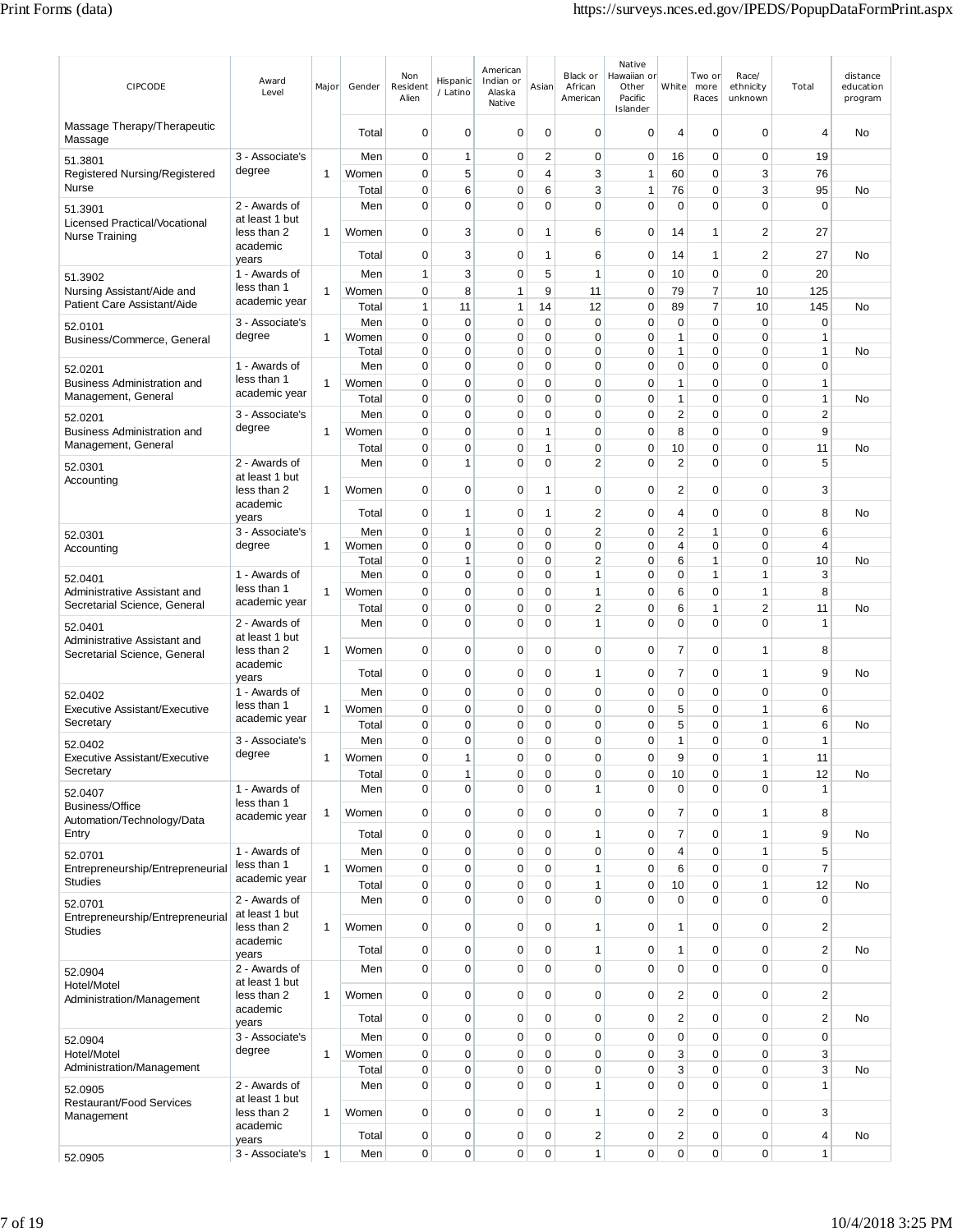| <b>CIPCODE</b>                          | Award<br>I evel                 | Major | Gender | <b>Non</b><br>Resident<br>Alien | Hispanic<br>/ Latino | American<br>Indian or<br>Alaska<br>Native | Asian       | Black or<br>African<br>American | Native<br>Hawaiian or<br>Other<br>Pacific<br>Islander | White    | Two or<br>more<br>Races | Race/<br>ethnicity<br>unknown | Total | distance<br>education<br>program |
|-----------------------------------------|---------------------------------|-------|--------|---------------------------------|----------------------|-------------------------------------------|-------------|---------------------------------|-------------------------------------------------------|----------|-------------------------|-------------------------------|-------|----------------------------------|
| Restaurant/Food Services                | degree                          |       | Women  | 0                               |                      | 0                                         | 0           | 1                               | $\Omega$                                              | 4        | $\Omega$                |                               |       |                                  |
| Management                              |                                 |       | Total  | 0                               |                      | 0                                         | 0           | $\overline{2}$                  | $\Omega$                                              | 4        | $\Omega$                |                               | 8     | <b>No</b>                        |
| 52.0906                                 | 3 - Associate's                 |       | Men    | 0                               | 0                    | 0                                         | 0           | $\mathbf 0$                     | 0                                                     | 0        | 0                       | 0                             | 0     |                                  |
| <b>Resort Management</b>                | degree                          |       | Women  | 0                               | $\Omega$             | 0                                         | $\mathbf 0$ | $\mathbf 0$                     | $\Omega$                                              | 0        | $\mathbf 0$             | $\Omega$                      | 0     |                                  |
|                                         |                                 |       | Total  | 0                               | $\Omega$             | 0                                         | 0           | $\mathbf 0$                     | $\Omega$                                              | 0        | $\Omega$                | $\Omega$                      | 0     | No                               |
| 52.1101<br>International Business/Trade | 2 - Awards of<br>at least 1 but |       | Men    | 0                               | $\Omega$             | $\Omega$                                  | 0           | $\Omega$                        | $\Omega$                                              | $\Omega$ | $\Omega$                | $\Omega$                      | 0     |                                  |
| /Commerce                               | less than 2                     | 1     | Women  | 0                               | $\Omega$             | 0                                         | 0           | 0                               | $\Omega$                                              | 0        | $\Omega$                | 0                             | 0     |                                  |
|                                         | academic<br>years               |       | Total  | 0                               | $\Omega$             | 0                                         | $\mathbf 0$ | 0                               | $\Omega$                                              | 0        | $\Omega$                | 0                             | 0     | No                               |
| 52.1804                                 | 3 - Associate's                 |       | Men    | 0                               | $\Omega$             | 0                                         | 0           | $\mathbf 0$                     | $\Omega$                                              |          | $\Omega$                | 0                             |       |                                  |
| Selling Skills and Sales                | degree                          |       | Women  | 0                               | $\Omega$             | 0                                         | $\mathbf 0$ | $\mathbf 0$                     | $\Omega$                                              | 2        | $\mathbf 0$             | $\Omega$                      | 2     |                                  |
| Operations                              |                                 |       | Total  | 0                               | $\Omega$             | 0                                         | $\mathbf 0$ | $\mathbf 0$                     | $\Omega$                                              | 3        | $\Omega$                | 0                             | 3     | No                               |
| 52.2001                                 | 3 - Associate's                 |       | Men    | 0                               | $\Omega$             | 0                                         | $\mathbf 0$ | $\mathbf 0$                     | 0                                                     | 3        | $\Omega$                | 0                             | 3     |                                  |
| <b>Construction Management</b>          | degree                          |       | Women  | 0                               | $\Omega$             | 0                                         | 0           | $\mathbf 0$                     | 0                                                     | 0        | $\mathbf 0$             | 0                             | 0     |                                  |
|                                         |                                 |       | Total  | 0                               | 0                    | $\mathbf 0$                               | 0           | 0                               | $\Omega$                                              | 3        | 0                       | $\Omega$                      | 3     | No                               |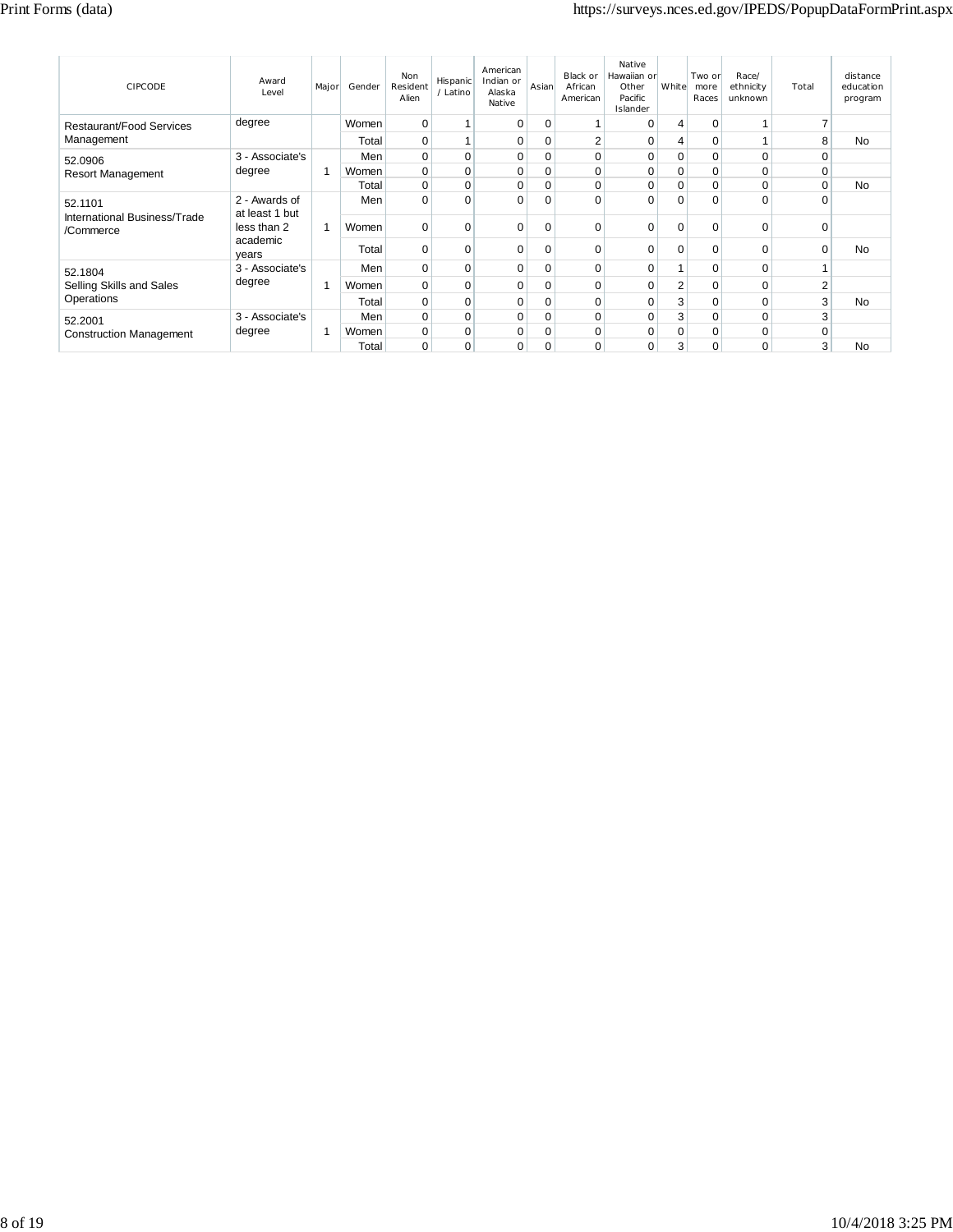# **Completions: total by first major**

| 99.0000 Summary<br><b>Grand Totals</b>                    | Award<br>Level | Nonresi-<br>dent alien | Hispanic<br>Latino | American<br>Indian or<br>Alaska<br>Native | Asian          | <b>Black or</b><br>African<br>American | Native<br>Hawaiian<br>or Other<br>Pacific<br><b>Islander</b> | White | Two or<br>more<br>Races | Race/<br>ethnicity<br>unknown | Total | PY Total |
|-----------------------------------------------------------|----------------|------------------------|--------------------|-------------------------------------------|----------------|----------------------------------------|--------------------------------------------------------------|-------|-------------------------|-------------------------------|-------|----------|
| Awards of less than 1<br>academic year                    | 1              |                        |                    |                                           |                |                                        |                                                              |       |                         |                               |       |          |
| Men                                                       |                | 4                      | 30                 | $\mathbf 0$                               | 11             | 41                                     | 0                                                            | 193   | 14                      | 31                            | 324   | 254      |
| Women                                                     |                | 4                      | 19                 | $\mathbf{1}$                              | 17             | 22                                     | $\mathbf 0$                                                  | 206   | 10                      | 23                            | 302   | 334      |
| <b>Total</b>                                              |                | 8                      | 49                 | $\mathbf{1}$                              | 28             | 63                                     | $\mathbf 0$                                                  | 399   | 24                      | 54                            | 626   | 588      |
| Awards of at least 1<br>but less than 2<br>academic years | $\mathbf{2}$   |                        |                    |                                           |                |                                        |                                                              |       |                         |                               |       |          |
| Men                                                       |                | $\Omega$               | $\mathbf{1}$       | $\mathbf 0$                               | $\mathbf{1}$   | 10                                     | $\mathbf 0$                                                  | 27    | $\mathbf{1}$            | $\overline{2}$                | 42    | 24       |
| Women                                                     |                | 1                      | 3                  | $\mathbf 0$                               | 3              | 14                                     | $\mathbf 0$                                                  | 53    | $\overline{2}$          | 4                             | 80    | 76       |
| <b>Total</b>                                              |                | 1                      | $\overline{4}$     | $\mathbf 0$                               | $\overline{4}$ | 24                                     | $\mathbf 0$                                                  | 80    | 3                       | 6                             | 122   | 100      |
| Associate's degree                                        | 3              |                        |                    |                                           |                |                                        |                                                              |       |                         |                               |       |          |
| Men                                                       |                | 14                     | 29                 | 2                                         | 16             | 28                                     | $\mathbf 0$                                                  | 265   | $\overline{7}$          | 26                            | 387   | 346      |
| Women                                                     |                | $\overline{7}$         | 40                 | $\mathbf 0$                               | 12             | 35                                     | $\mathbf{1}$                                                 | 368   | 11                      | 21                            | 495   | 466      |
| <b>Total</b>                                              |                | 21                     | 69                 | $\overline{2}$                            | 28             | 63                                     | $\mathbf{1}$                                                 | 633   | 18                      | 47                            | 882   | 812      |
|                                                           |                |                        |                    |                                           |                |                                        |                                                              |       |                         |                               |       |          |
| <b>Grand Total Men</b>                                    |                | 18                     | 60                 | $\overline{2}$                            | 28             | 79                                     | $\pmb{0}$                                                    | 485   | 22                      | 59                            | 753   | 624      |
| <b>Grand Total Women</b>                                  |                | 12                     | 62                 | $\mathbf{1}$                              | 32             | 71                                     | $\mathbf{1}$                                                 | 627   | 23                      | 48                            | 877   | 876      |
| <b>Grand Total</b>                                        |                | 30                     | 122                | 3                                         | 60             | 150                                    | $\mathbf{1}$                                                 | 1112  | 45                      | 107                           | 1630  | 1500     |
|                                                           |                |                        |                    |                                           |                |                                        |                                                              |       |                         |                               |       |          |
| PY Grand Total Men                                        |                | 9                      | 38                 | 10                                        | 24             | 46                                     | $\overline{0}$                                               | 427   | 27                      | 43                            |       | 624      |
| PY Grand Total Women                                      |                | 8                      | 65                 | $\overline{1}$                            | 39             | 76                                     | 1                                                            | 618   | 20                      | 48                            |       | 876      |
| PY Grand Total                                            |                | 17                     | 103                | 11                                        | 63             | 122                                    | 1                                                            | 1045  | 47                      | 91                            |       | 1500     |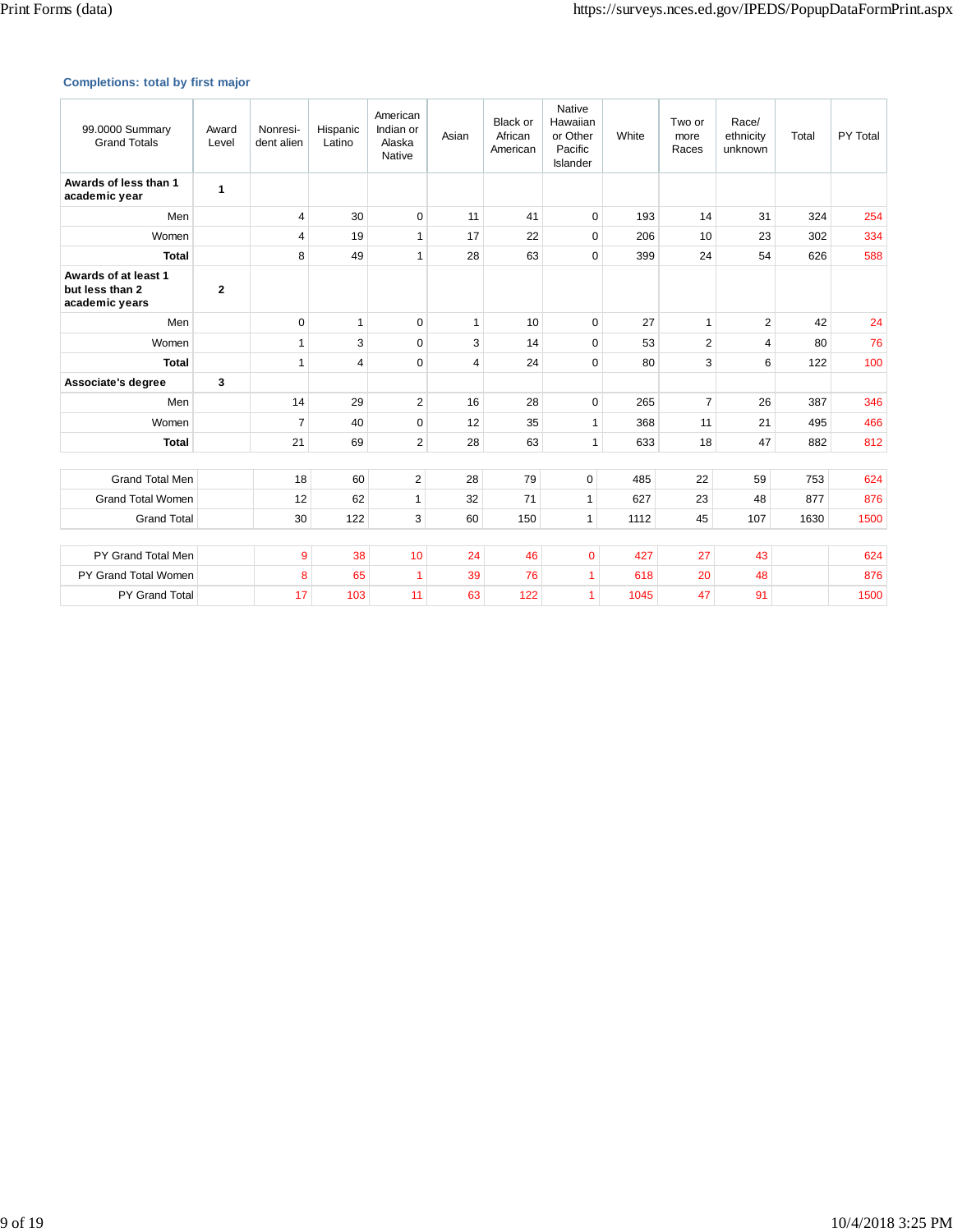| Institution: Parkland College (147916) | User ID: P1479161 |
|----------------------------------------|-------------------|

| Institutions must report the following information. (Some data will be pre-populated from the completions by CIP code<br>data.)<br><b>All Completers</b><br>Number of students by gender and race and ethnicity earning an award between July 1, 2017 and June 30, 2018.<br>Count each student only once, regardless of how many awards he/she earned. The intent of this screen is to collect<br>an unduplicated count of total numbers of completers. |       |                 |                 |
|---------------------------------------------------------------------------------------------------------------------------------------------------------------------------------------------------------------------------------------------------------------------------------------------------------------------------------------------------------------------------------------------------------------------------------------------------------|-------|-----------------|-----------------|
|                                                                                                                                                                                                                                                                                                                                                                                                                                                         |       |                 |                 |
|                                                                                                                                                                                                                                                                                                                                                                                                                                                         |       |                 |                 |
| • Report Hispanic/Latino individuals of any race as Hispanic/Latino<br>• Report race for non-Hispanic/Latino individuals only                                                                                                                                                                                                                                                                                                                           |       |                 |                 |
| Men                                                                                                                                                                                                                                                                                                                                                                                                                                                     | Women |                 | Total           |
| Total<br>Number of Students<br>Number of Students<br>Awards                                                                                                                                                                                                                                                                                                                                                                                             |       | Total<br>Awards | <b>Students</b> |
| Nonresident alien<br>17<br>18                                                                                                                                                                                                                                                                                                                                                                                                                           | 8     | 12              | 25              |
| 60<br>Hispanic/Latino<br>49                                                                                                                                                                                                                                                                                                                                                                                                                             | 59    | 62              | 108             |
| American Indian or Alaska<br>$\overline{2}$<br>$\overline{2}$<br>Native                                                                                                                                                                                                                                                                                                                                                                                 | 1     | 1               | 3               |
| 26<br>28<br>Asian                                                                                                                                                                                                                                                                                                                                                                                                                                       | 31    | 32              | 57              |
| 62<br><b>Black or African American</b><br>79                                                                                                                                                                                                                                                                                                                                                                                                            | 61    | 71              | 123             |
| Native Hawaiian or Other<br>$\mathbf 0$<br>Pacific Islander                                                                                                                                                                                                                                                                                                                                                                                             | 1     | 1               | 1               |
| 420<br>485<br>White                                                                                                                                                                                                                                                                                                                                                                                                                                     | 555   | 627             | 975             |
| 22<br>16<br>Two or more races                                                                                                                                                                                                                                                                                                                                                                                                                           | 22    | 23              | 38              |
| Race and ethnicity unknown<br>45<br>59                                                                                                                                                                                                                                                                                                                                                                                                                  | 39    | 48              | 84              |
| <b>TOTAL</b><br>637<br>753                                                                                                                                                                                                                                                                                                                                                                                                                              | 777   | 877             | 1,414           |
| 567<br>PY TOTAL                                                                                                                                                                                                                                                                                                                                                                                                                                         | 793   |                 | 1,360           |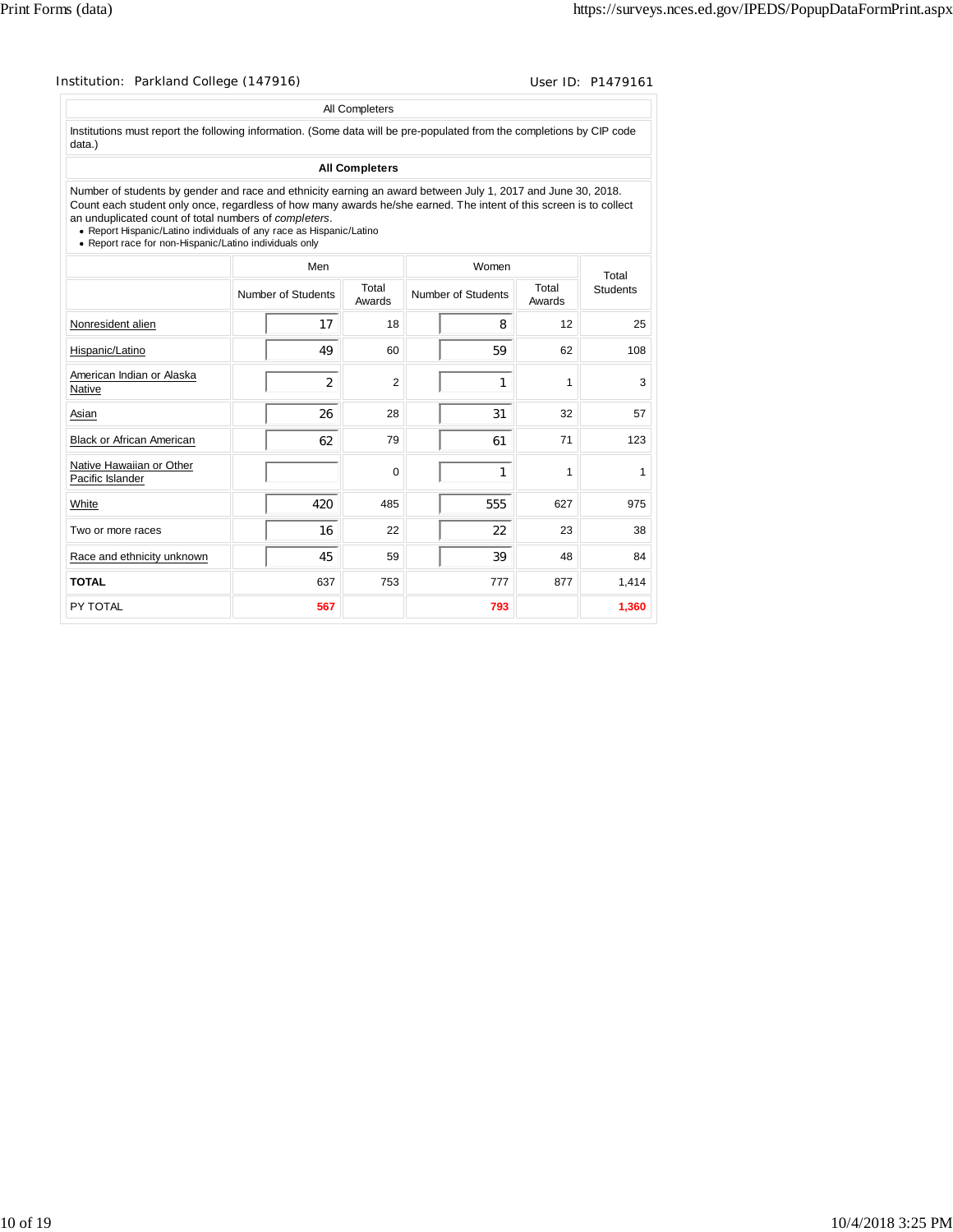|                                                                                                                                                                                                                                                                                                                                                                                                                                                                                                                                         |                                                                            | User ID: P1479161                |
|-----------------------------------------------------------------------------------------------------------------------------------------------------------------------------------------------------------------------------------------------------------------------------------------------------------------------------------------------------------------------------------------------------------------------------------------------------------------------------------------------------------------------------------------|----------------------------------------------------------------------------|----------------------------------|
|                                                                                                                                                                                                                                                                                                                                                                                                                                                                                                                                         | Completers by Level                                                        |                                  |
| Institutions must report the number of students who earned an award by level. This screen will be shown for each of<br>the following consolidated award levels for which there is a reported completion:                                                                                                                                                                                                                                                                                                                                |                                                                            |                                  |
| · Postsecondary awards, certificates, or diplomas of less than 1 academic year<br>o Less than 900 contact or clock hours, or<br>○ Less than 30 SEMESTER or TRIMESTER credit hours, or<br>○ Less than 45 QUARTER credit hours<br>. Postsecondary awards, certificates, or diplomas of at least 1 but less than 4 academic years<br>o 900 or more contact or clock hours, or                                                                                                                                                              |                                                                            |                                  |
| ○ 30 or more SEMESTER or TRIMESTER credit hours, or<br>○ 45 or more QUARTER credit hours                                                                                                                                                                                                                                                                                                                                                                                                                                                |                                                                            |                                  |
| • Associate's degrees                                                                                                                                                                                                                                                                                                                                                                                                                                                                                                                   |                                                                            |                                  |
| · Bachelor's degrees<br>· Master's degrees                                                                                                                                                                                                                                                                                                                                                                                                                                                                                              |                                                                            |                                  |
| • Doctor's degrees<br>· Postbaccalaureate and post-master's certificates                                                                                                                                                                                                                                                                                                                                                                                                                                                                |                                                                            |                                  |
|                                                                                                                                                                                                                                                                                                                                                                                                                                                                                                                                         |                                                                            |                                  |
| Less than 900 contact or clock hours, or less than 30 semester or trimester credit hours, or less than 45                                                                                                                                                                                                                                                                                                                                                                                                                               | Postsecondary award, certificate, or diploma of less than 1 academic year: |                                  |
|                                                                                                                                                                                                                                                                                                                                                                                                                                                                                                                                         | quarter credit hours                                                       |                                  |
| Number of students by gender, by race and ethnicity, and by age earning this award between July 1, 2017 and June<br>30, 2018. Each student should be counted once per award level. For example, if a student earned a master's degree<br>and a doctor's degree, he/she should be counted once in master's and once in doctor's. A student earning two<br>master's degrees should be counted only once.<br>• Report Hispanic/Latino individuals of any race as Hispanic/Latino<br>• Report race for non-Hispanic/Latino individuals only |                                                                            |                                  |
|                                                                                                                                                                                                                                                                                                                                                                                                                                                                                                                                         | <b>Number of Students</b>                                                  | <b>Total Awards</b>              |
| <b>By Gender</b>                                                                                                                                                                                                                                                                                                                                                                                                                                                                                                                        |                                                                            |                                  |
| Men                                                                                                                                                                                                                                                                                                                                                                                                                                                                                                                                     | 273                                                                        | 324                              |
| Women                                                                                                                                                                                                                                                                                                                                                                                                                                                                                                                                   | 274                                                                        | 302                              |
| <b>TOTAL</b>                                                                                                                                                                                                                                                                                                                                                                                                                                                                                                                            |                                                                            | 547<br>626                       |
| PY TOTAL                                                                                                                                                                                                                                                                                                                                                                                                                                                                                                                                |                                                                            | 568                              |
|                                                                                                                                                                                                                                                                                                                                                                                                                                                                                                                                         |                                                                            |                                  |
|                                                                                                                                                                                                                                                                                                                                                                                                                                                                                                                                         |                                                                            |                                  |
| <b>By Race/Ethnicity</b>                                                                                                                                                                                                                                                                                                                                                                                                                                                                                                                |                                                                            |                                  |
| Nonresident alien                                                                                                                                                                                                                                                                                                                                                                                                                                                                                                                       |                                                                            | 8<br>8                           |
| Hispanic/Latino                                                                                                                                                                                                                                                                                                                                                                                                                                                                                                                         |                                                                            | 43<br>49                         |
| American Indian or Alaska Native                                                                                                                                                                                                                                                                                                                                                                                                                                                                                                        |                                                                            | 1<br>1                           |
| Asian                                                                                                                                                                                                                                                                                                                                                                                                                                                                                                                                   |                                                                            | 27                               |
| <b>Black or African American</b>                                                                                                                                                                                                                                                                                                                                                                                                                                                                                                        |                                                                            | 56                               |
| Native Hawaiian or Other Pacific Islander                                                                                                                                                                                                                                                                                                                                                                                                                                                                                               |                                                                            | 0                                |
| White                                                                                                                                                                                                                                                                                                                                                                                                                                                                                                                                   | 352                                                                        |                                  |
| Two or more races                                                                                                                                                                                                                                                                                                                                                                                                                                                                                                                       |                                                                            | 20                               |
| Race and ethnicity unknown                                                                                                                                                                                                                                                                                                                                                                                                                                                                                                              |                                                                            | 40                               |
|                                                                                                                                                                                                                                                                                                                                                                                                                                                                                                                                         |                                                                            | 28<br>63<br>0<br>399<br>24<br>54 |
| <b>TOTAL</b>                                                                                                                                                                                                                                                                                                                                                                                                                                                                                                                            |                                                                            | 547<br>626                       |
| <b>By Age</b>                                                                                                                                                                                                                                                                                                                                                                                                                                                                                                                           |                                                                            |                                  |
| Under 18                                                                                                                                                                                                                                                                                                                                                                                                                                                                                                                                |                                                                            | 18                               |
| 18-24                                                                                                                                                                                                                                                                                                                                                                                                                                                                                                                                   | 294                                                                        |                                  |
| 25-39                                                                                                                                                                                                                                                                                                                                                                                                                                                                                                                                   | 166                                                                        |                                  |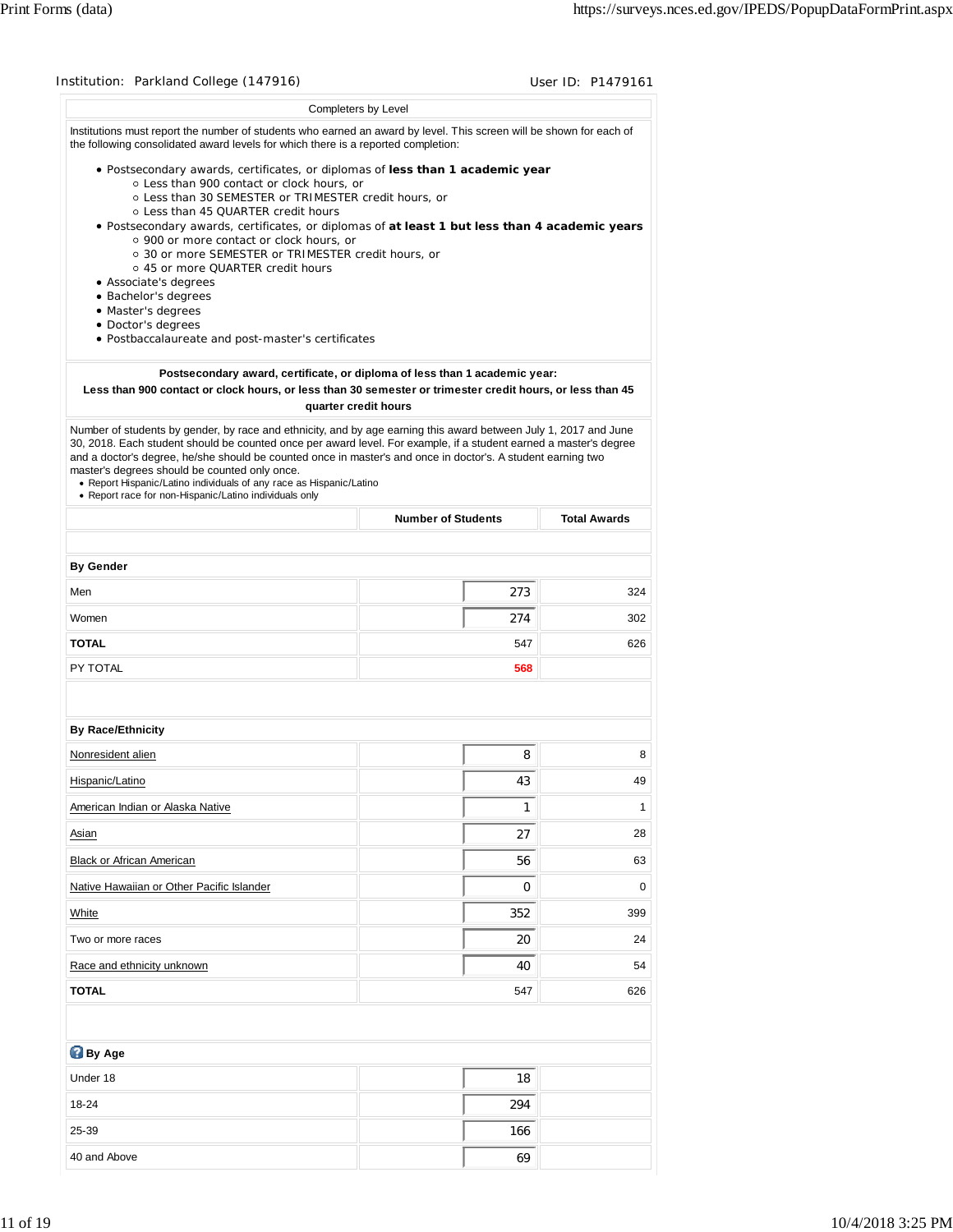| Age Unknown  |     |     |
|--------------|-----|-----|
| <b>TOTAL</b> | 547 | 626 |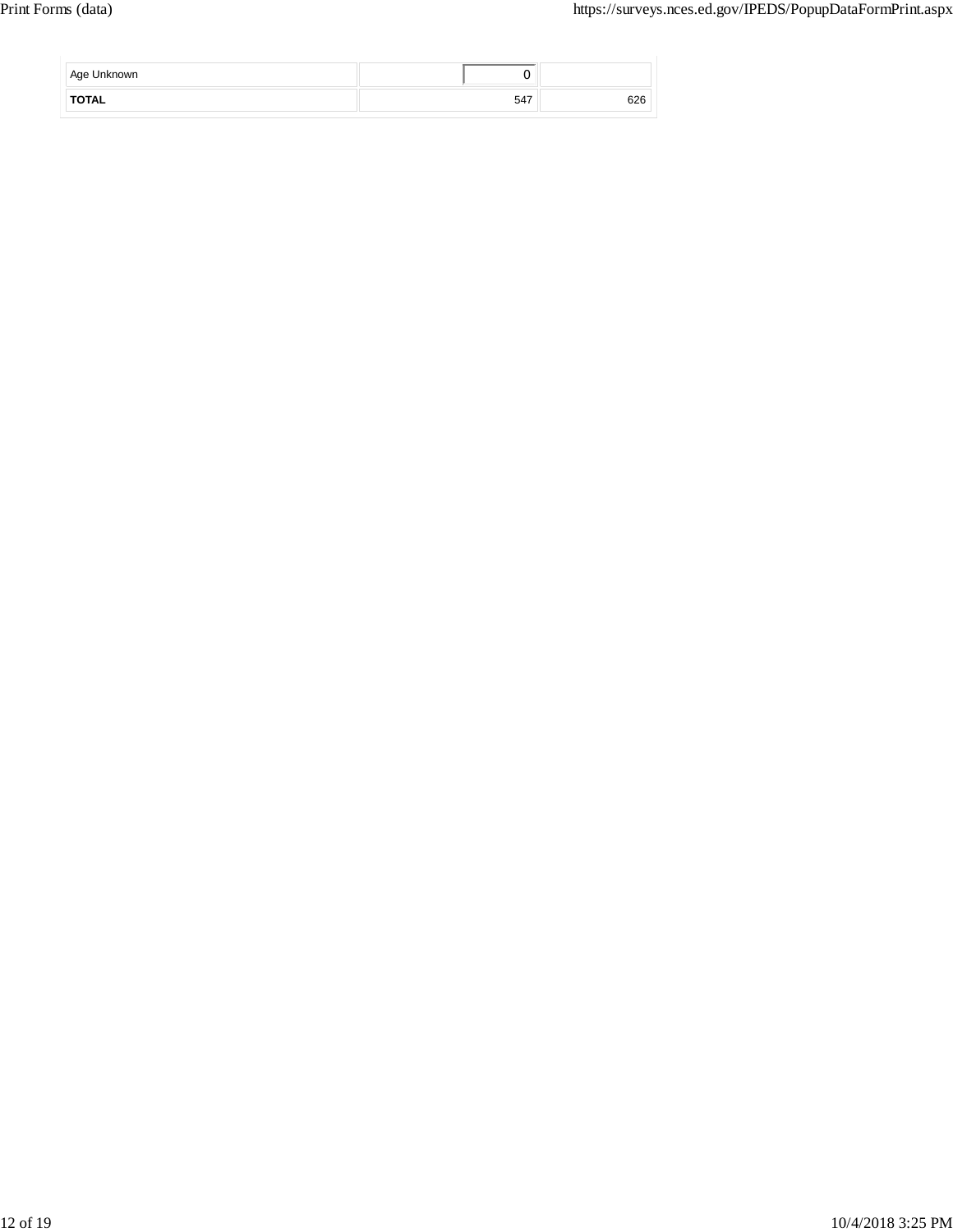|                                                                                                                                                                                                                                                                                                                                                                                                                                                                                                                                         |                                                                                            | User ID: P1479161                      |
|-----------------------------------------------------------------------------------------------------------------------------------------------------------------------------------------------------------------------------------------------------------------------------------------------------------------------------------------------------------------------------------------------------------------------------------------------------------------------------------------------------------------------------------------|--------------------------------------------------------------------------------------------|----------------------------------------|
|                                                                                                                                                                                                                                                                                                                                                                                                                                                                                                                                         | Completers by Level                                                                        |                                        |
| Institutions must report the number of students who earned an award by level. This screen will be shown for each of<br>the following consolidated award levels for which there is a reported completion:                                                                                                                                                                                                                                                                                                                                |                                                                                            |                                        |
| . Postsecondary awards, certificates, or diplomas of less than 1 academic year<br>o Less than 900 contact or clock hours, or<br>○ Less than 30 SEMESTER or TRIMESTER credit hours, or<br>o Less than 45 QUARTER credit hours<br>· Postsecondary awards, certificates, or diplomas of at least 1 but less than 4 academic years                                                                                                                                                                                                          |                                                                                            |                                        |
| ○ 900 or more contact or clock hours, or<br>○ 30 or more SEMESTER or TRIMESTER credit hours, or<br>○ 45 or more QUARTER credit hours                                                                                                                                                                                                                                                                                                                                                                                                    |                                                                                            |                                        |
| • Associate's degrees<br>• Bachelor's degrees                                                                                                                                                                                                                                                                                                                                                                                                                                                                                           |                                                                                            |                                        |
| · Master's degrees                                                                                                                                                                                                                                                                                                                                                                                                                                                                                                                      |                                                                                            |                                        |
| • Doctor's degrees<br>· Postbaccalaureate and post-master's certificates                                                                                                                                                                                                                                                                                                                                                                                                                                                                |                                                                                            |                                        |
|                                                                                                                                                                                                                                                                                                                                                                                                                                                                                                                                         |                                                                                            |                                        |
| 900 or more contact or clock hours, or 30 or more semester or trimester credit hours, or 45 or more quarter                                                                                                                                                                                                                                                                                                                                                                                                                             | Postsecondary award, certificate, or diploma of at least 1 but less than 4 academic years: |                                        |
|                                                                                                                                                                                                                                                                                                                                                                                                                                                                                                                                         | credit hours                                                                               |                                        |
| Number of students by gender, by race and ethnicity, and by age earning this award between July 1, 2017 and June<br>30, 2018. Each student should be counted once per award level. For example, if a student earned a master's degree<br>and a doctor's degree, he/she should be counted once in master's and once in doctor's. A student earning two<br>master's degrees should be counted only once.<br>• Report Hispanic/Latino individuals of any race as Hispanic/Latino<br>• Report race for non-Hispanic/Latino individuals only |                                                                                            |                                        |
|                                                                                                                                                                                                                                                                                                                                                                                                                                                                                                                                         | <b>Number of Students</b>                                                                  | <b>Total Awards</b>                    |
| <b>By Gender</b>                                                                                                                                                                                                                                                                                                                                                                                                                                                                                                                        |                                                                                            |                                        |
| Men                                                                                                                                                                                                                                                                                                                                                                                                                                                                                                                                     | 35                                                                                         | 42                                     |
| Women                                                                                                                                                                                                                                                                                                                                                                                                                                                                                                                                   | 79                                                                                         | 80                                     |
| <b>TOTAL</b>                                                                                                                                                                                                                                                                                                                                                                                                                                                                                                                            | 114                                                                                        | 122                                    |
| PY TOTAL                                                                                                                                                                                                                                                                                                                                                                                                                                                                                                                                | 97                                                                                         |                                        |
|                                                                                                                                                                                                                                                                                                                                                                                                                                                                                                                                         |                                                                                            |                                        |
| <b>By Race/Ethnicity</b>                                                                                                                                                                                                                                                                                                                                                                                                                                                                                                                |                                                                                            |                                        |
| Nonresident alien                                                                                                                                                                                                                                                                                                                                                                                                                                                                                                                       | 1                                                                                          | 1                                      |
|                                                                                                                                                                                                                                                                                                                                                                                                                                                                                                                                         |                                                                                            |                                        |
| Hispanic/Latino                                                                                                                                                                                                                                                                                                                                                                                                                                                                                                                         | 4                                                                                          |                                        |
| American Indian or Alaska Native                                                                                                                                                                                                                                                                                                                                                                                                                                                                                                        | 0                                                                                          |                                        |
| Asian                                                                                                                                                                                                                                                                                                                                                                                                                                                                                                                                   | 4                                                                                          |                                        |
| Black or African American                                                                                                                                                                                                                                                                                                                                                                                                                                                                                                               | 22                                                                                         |                                        |
| Native Hawaiian or Other Pacific Islander                                                                                                                                                                                                                                                                                                                                                                                                                                                                                               | 0                                                                                          |                                        |
| White                                                                                                                                                                                                                                                                                                                                                                                                                                                                                                                                   | 74                                                                                         |                                        |
| Two or more races                                                                                                                                                                                                                                                                                                                                                                                                                                                                                                                       | 3                                                                                          |                                        |
| Race and ethnicity unknown                                                                                                                                                                                                                                                                                                                                                                                                                                                                                                              | 6                                                                                          | 4<br>0<br>4<br>24<br>0<br>80<br>3<br>6 |
| <b>TOTAL</b>                                                                                                                                                                                                                                                                                                                                                                                                                                                                                                                            | 114                                                                                        | 122                                    |
|                                                                                                                                                                                                                                                                                                                                                                                                                                                                                                                                         |                                                                                            |                                        |
| <b>By Age</b>                                                                                                                                                                                                                                                                                                                                                                                                                                                                                                                           |                                                                                            |                                        |
| Under 18                                                                                                                                                                                                                                                                                                                                                                                                                                                                                                                                | 0                                                                                          |                                        |
| 18-24<br>25-39                                                                                                                                                                                                                                                                                                                                                                                                                                                                                                                          | 38<br>50                                                                                   |                                        |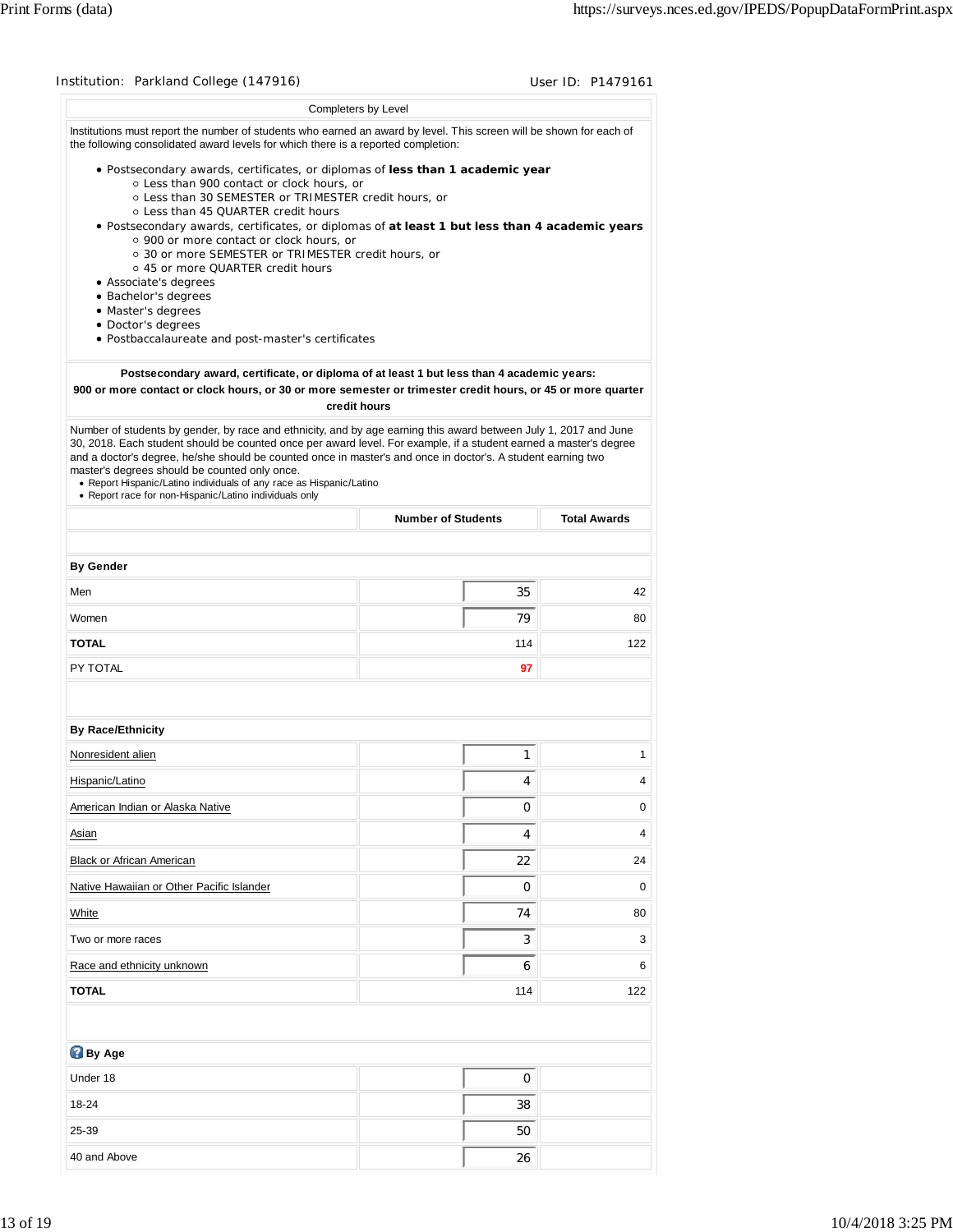| Age Unknown  |             |               |
|--------------|-------------|---------------|
| <b>TOTAL</b> | . .<br>' 14 | $\sim$<br>14C |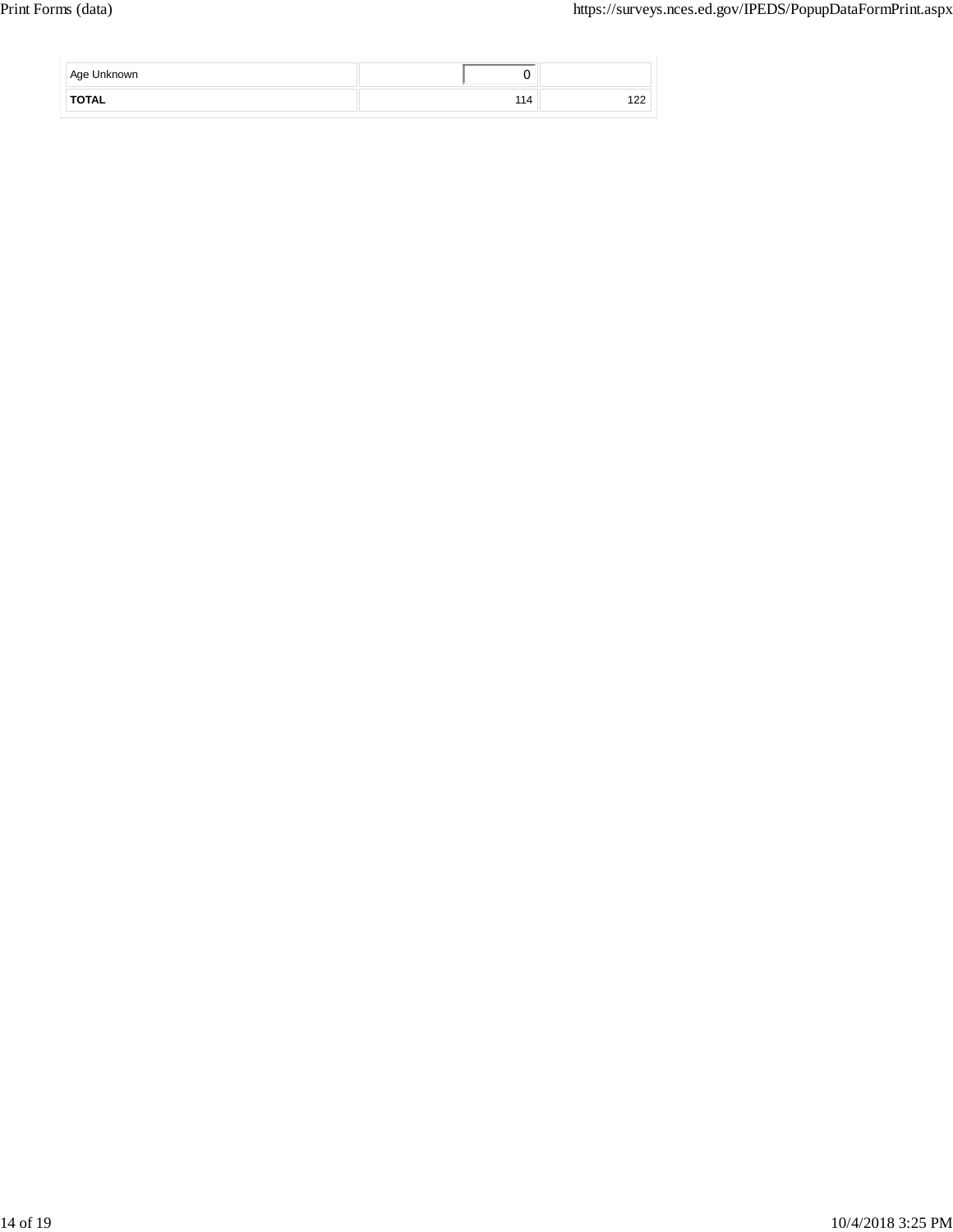| Institution: Parkland College (147916)                                                                                                                                                                                                                                                                                                                                                                                                                                                                                                  |                           | User ID: P1479161   |
|-----------------------------------------------------------------------------------------------------------------------------------------------------------------------------------------------------------------------------------------------------------------------------------------------------------------------------------------------------------------------------------------------------------------------------------------------------------------------------------------------------------------------------------------|---------------------------|---------------------|
|                                                                                                                                                                                                                                                                                                                                                                                                                                                                                                                                         | Completers by Level       |                     |
| Institutions must report the number of students who earned an award by level. This screen will be shown for each of<br>the following consolidated award levels for which there is a reported completion:                                                                                                                                                                                                                                                                                                                                |                           |                     |
| • Postsecondary awards, certificates, or diplomas of less than 1 academic year<br>o Less than 900 contact or clock hours, or<br>○ Less than 30 SEMESTER or TRIMESTER credit hours, or<br>o Less than 45 QUARTER credit hours<br>. Postsecondary awards, certificates, or diplomas of at least 1 but less than 4 academic years                                                                                                                                                                                                          |                           |                     |
| o 900 or more contact or clock hours, or<br>○ 30 or more SEMESTER or TRIMESTER credit hours, or<br>○ 45 or more QUARTER credit hours<br>• Associate's degrees                                                                                                                                                                                                                                                                                                                                                                           |                           |                     |
| • Bachelor's degrees                                                                                                                                                                                                                                                                                                                                                                                                                                                                                                                    |                           |                     |
| • Master's degrees<br>• Doctor's degrees                                                                                                                                                                                                                                                                                                                                                                                                                                                                                                |                           |                     |
| · Postbaccalaureate and post-master's certificates                                                                                                                                                                                                                                                                                                                                                                                                                                                                                      |                           |                     |
| Associate's degrees                                                                                                                                                                                                                                                                                                                                                                                                                                                                                                                     |                           |                     |
| Number of students by gender, by race and ethnicity, and by age earning this award between July 1, 2017 and June<br>30, 2018. Each student should be counted once per award level. For example, if a student earned a master's degree<br>and a doctor's degree, he/she should be counted once in master's and once in doctor's. A student earning two<br>master's degrees should be counted only once.<br>• Report Hispanic/Latino individuals of any race as Hispanic/Latino<br>• Report race for non-Hispanic/Latino individuals only |                           |                     |
|                                                                                                                                                                                                                                                                                                                                                                                                                                                                                                                                         | <b>Number of Students</b> | <b>Total Awards</b> |
|                                                                                                                                                                                                                                                                                                                                                                                                                                                                                                                                         |                           |                     |
| <b>By Gender</b>                                                                                                                                                                                                                                                                                                                                                                                                                                                                                                                        |                           |                     |
| Men                                                                                                                                                                                                                                                                                                                                                                                                                                                                                                                                     | 385                       | 387                 |
| Women                                                                                                                                                                                                                                                                                                                                                                                                                                                                                                                                   | 490                       | 495                 |
| <b>TOTAL</b>                                                                                                                                                                                                                                                                                                                                                                                                                                                                                                                            | 875                       | 882                 |
| PY TOTAL                                                                                                                                                                                                                                                                                                                                                                                                                                                                                                                                | 794                       |                     |
| <b>By Race/Ethnicity</b>                                                                                                                                                                                                                                                                                                                                                                                                                                                                                                                |                           |                     |
| Nonresident alien                                                                                                                                                                                                                                                                                                                                                                                                                                                                                                                       | 21                        | 21                  |
| Hispanic/Latino                                                                                                                                                                                                                                                                                                                                                                                                                                                                                                                         | 68                        | 69                  |
| American Indian or Alaska Native                                                                                                                                                                                                                                                                                                                                                                                                                                                                                                        | 2                         | 2                   |
| Asian                                                                                                                                                                                                                                                                                                                                                                                                                                                                                                                                   | 28                        | 28                  |
| Black or African American                                                                                                                                                                                                                                                                                                                                                                                                                                                                                                               | 63                        | 63                  |
| Native Hawaiian or Other Pacific Islander                                                                                                                                                                                                                                                                                                                                                                                                                                                                                               | $\mathbf{1}$              | 1                   |
| White                                                                                                                                                                                                                                                                                                                                                                                                                                                                                                                                   | 627                       | 633                 |
| Two or more races                                                                                                                                                                                                                                                                                                                                                                                                                                                                                                                       | 18                        | 18                  |
| Race and ethnicity unknown                                                                                                                                                                                                                                                                                                                                                                                                                                                                                                              | 47                        | 47                  |
| <b>TOTAL</b>                                                                                                                                                                                                                                                                                                                                                                                                                                                                                                                            | 875                       | 882                 |
|                                                                                                                                                                                                                                                                                                                                                                                                                                                                                                                                         |                           |                     |
| <b>By Age</b>                                                                                                                                                                                                                                                                                                                                                                                                                                                                                                                           |                           |                     |
| Under 18                                                                                                                                                                                                                                                                                                                                                                                                                                                                                                                                | 0                         |                     |
| 18-24                                                                                                                                                                                                                                                                                                                                                                                                                                                                                                                                   | 528                       |                     |
|                                                                                                                                                                                                                                                                                                                                                                                                                                                                                                                                         |                           |                     |
| 25-39                                                                                                                                                                                                                                                                                                                                                                                                                                                                                                                                   | 274                       |                     |
| 40 and Above                                                                                                                                                                                                                                                                                                                                                                                                                                                                                                                            | 73                        |                     |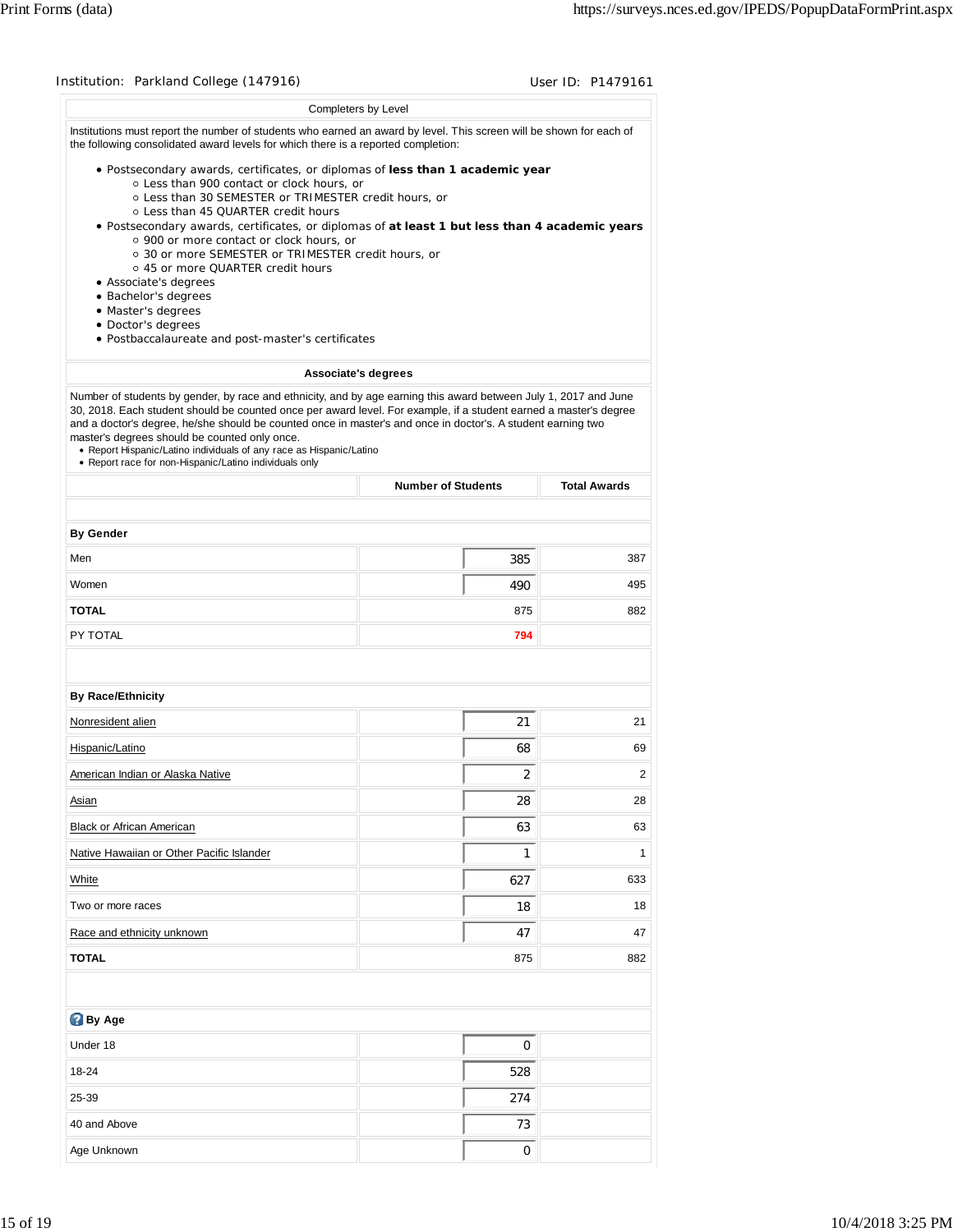|  | --- |  |
|--|-----|--|
|  |     |  |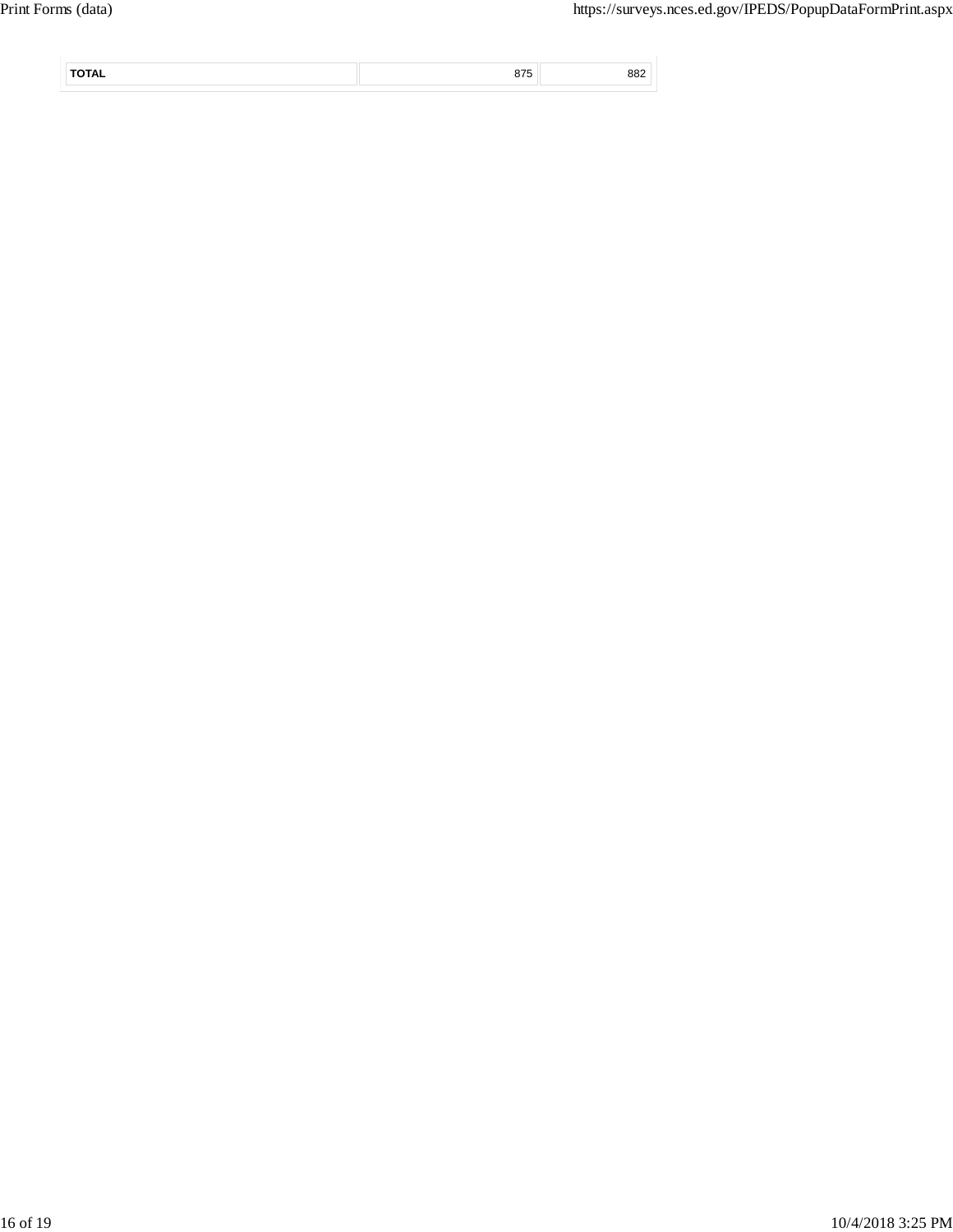| Institution: Parkland College (147916)                                                                                  |                                        |       |                                                     |                             |                      |         | User ID: P1479161                                                                                                                                                                                                                                                                                                                                                     |       |
|-------------------------------------------------------------------------------------------------------------------------|----------------------------------------|-------|-----------------------------------------------------|-----------------------------|----------------------|---------|-----------------------------------------------------------------------------------------------------------------------------------------------------------------------------------------------------------------------------------------------------------------------------------------------------------------------------------------------------------------------|-------|
|                                                                                                                         |                                        |       |                                                     | Prepared by                 |                      |         |                                                                                                                                                                                                                                                                                                                                                                       |       |
|                                                                                                                         |                                        |       |                                                     |                             |                      |         | The name of the preparer is being collected so that we can follow up with the appropriate person in the event that there<br>are questions concerning the data. The Keyholder will be copied on all email correspondence to other preparers.                                                                                                                           |       |
| System.                                                                                                                 |                                        |       |                                                     |                             |                      |         | The time it took to prepare this component is being collected so that we can continue to improve our estimate of the<br>reporting burden associated with IPEDS. Please include in your estimate the time it took for you to review instructions,<br>query and search data sources, complete and review the component, and submit the data through the Data Collection |       |
|                                                                                                                         | Thank you for your assistance.         |       |                                                     |                             |                      |         |                                                                                                                                                                                                                                                                                                                                                                       |       |
|                                                                                                                         | This survey component was prepared by: |       |                                                     |                             |                      |         |                                                                                                                                                                                                                                                                                                                                                                       |       |
| ⋒                                                                                                                       | Keyholder                              |       | $\circ$                                             | <b>SFA Contact</b>          |                      | $\circ$ | <b>HR Contact</b>                                                                                                                                                                                                                                                                                                                                                     |       |
|                                                                                                                         | <b>Finance Contact</b>                 |       | e                                                   | Academic Library<br>Contact |                      | $\odot$ | Other                                                                                                                                                                                                                                                                                                                                                                 |       |
| Name:                                                                                                                   |                                        |       |                                                     |                             |                      |         |                                                                                                                                                                                                                                                                                                                                                                       |       |
| Email:                                                                                                                  |                                        |       |                                                     |                             |                      |         |                                                                                                                                                                                                                                                                                                                                                                       |       |
| survey component?                                                                                                       | Number of Staff (including yourself)   |       |                                                     |                             |                      |         | How many staff from your institution only were involved in the data collection and reporting process of this<br>How many hours did you and others from your institution only spend on each of the steps below when                                                                                                                                                    |       |
| responding to this survey component?<br>Exclude the hours spent collecting data for state and other reporting purposes. |                                        |       |                                                     |                             |                      |         |                                                                                                                                                                                                                                                                                                                                                                       |       |
| <b>Staff</b><br>member                                                                                                  | <b>Collecting Data</b><br>Needed       |       | Revising Data to Match<br><b>IPEDS Requirements</b> |                             | <b>Entering Data</b> |         | <b>Revising and Locking</b><br>Data                                                                                                                                                                                                                                                                                                                                   |       |
| Your office                                                                                                             |                                        | hours |                                                     | hours                       |                      | hours   |                                                                                                                                                                                                                                                                                                                                                                       | hours |
| Other<br>offices                                                                                                        |                                        | hours |                                                     | hours                       |                      | hours   |                                                                                                                                                                                                                                                                                                                                                                       | hours |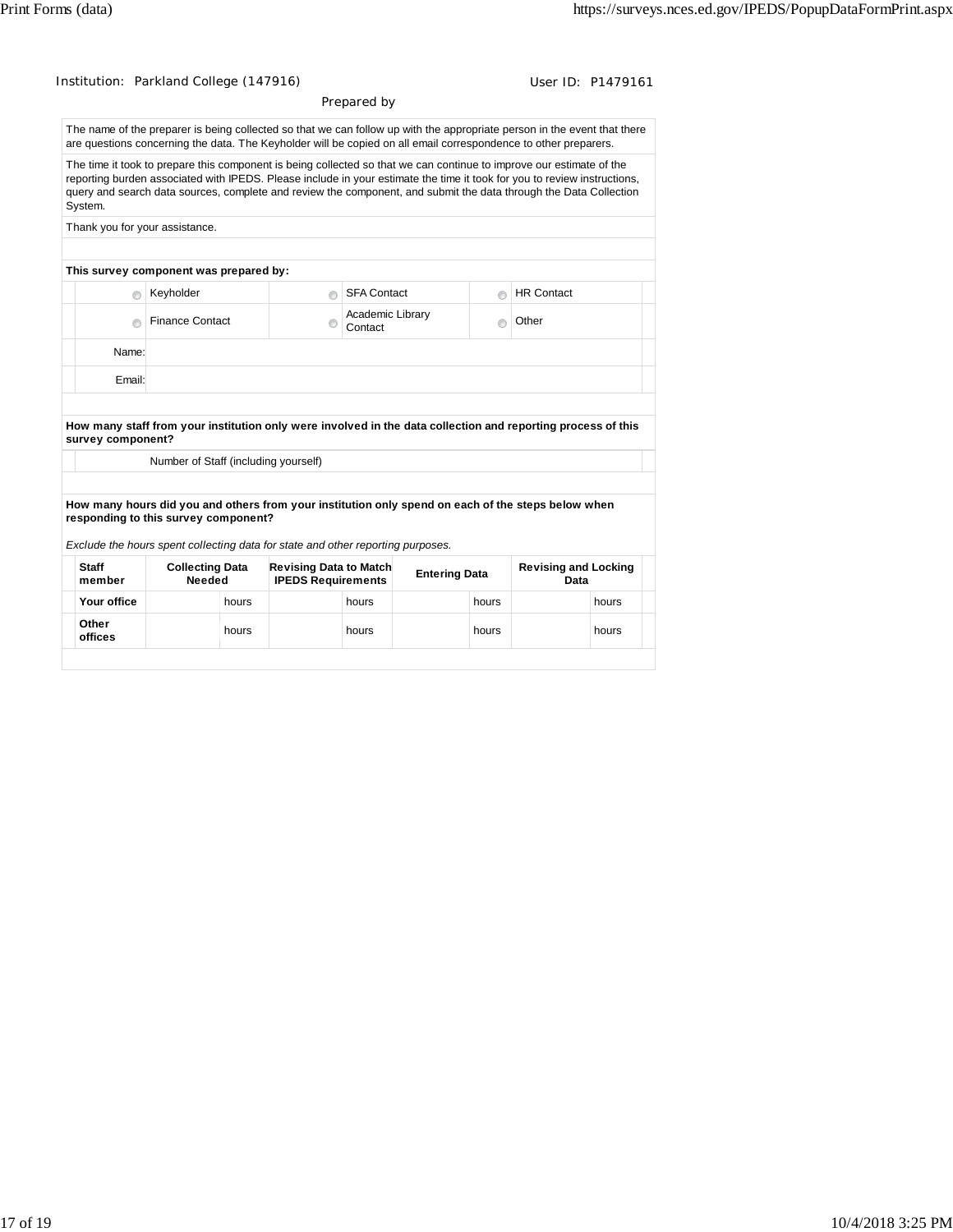Institution: Parkland College (147916) **Disk Research Properties College (1479161** 

**Summary** 

IPEDS collects important information regarding your institution. All data reported in IPEDS survey components become available in the IPEDS Data Center and appear as aggregated data in various Department of Education reports. Additionally, some of the reported data appears specifically for your institution through the College Navigator website and is included in your institution's Data Feedback Report (DFR). The purpose of this summary is to provide you an opportunity to view some of the data that, when accepted through the IPEDS quality control process, will appear on the College Navigator website and/or your DFR. College Navigator is updated approximately three months after the data collection period closes and Data Feedback Reports will be available through the Data Center and sent to your institution's CEO in November 2018.

Please review your data for accuracy. If you have questions about the data displayed below after reviewing the data reported on the survey screens, please contact the IPEDS Help Desk at: 1-877-225-2568 or ipedshelp@rti.org.

### Summary of Completions Data

|                                                                                             | <b>Number of Completions</b> |                       |  |  |  |
|---------------------------------------------------------------------------------------------|------------------------------|-----------------------|--|--|--|
| <b>Award Level</b>                                                                          | 1 <sup>st</sup> major        | 2 <sup>nd</sup> major |  |  |  |
| Postsecondary award, certificate, or diploma<br>(less than 1 academic year)                 | 626                          | 0                     |  |  |  |
| Postsecondary award, certificate, or diploma<br>(at least 1 but less than 2 academic years) | 122                          | 0                     |  |  |  |
| Associate's degree                                                                          | 882                          | 0                     |  |  |  |
| Total number of degrees and certificates                                                    | 1,630                        |                       |  |  |  |

#### Summary of Completers Data

|                | <b>Number of Students</b> |       |       |  |
|----------------|---------------------------|-------|-------|--|
|                | Men                       | Women | Total |  |
| All Completers | 637                       | 777   | 1.414 |  |